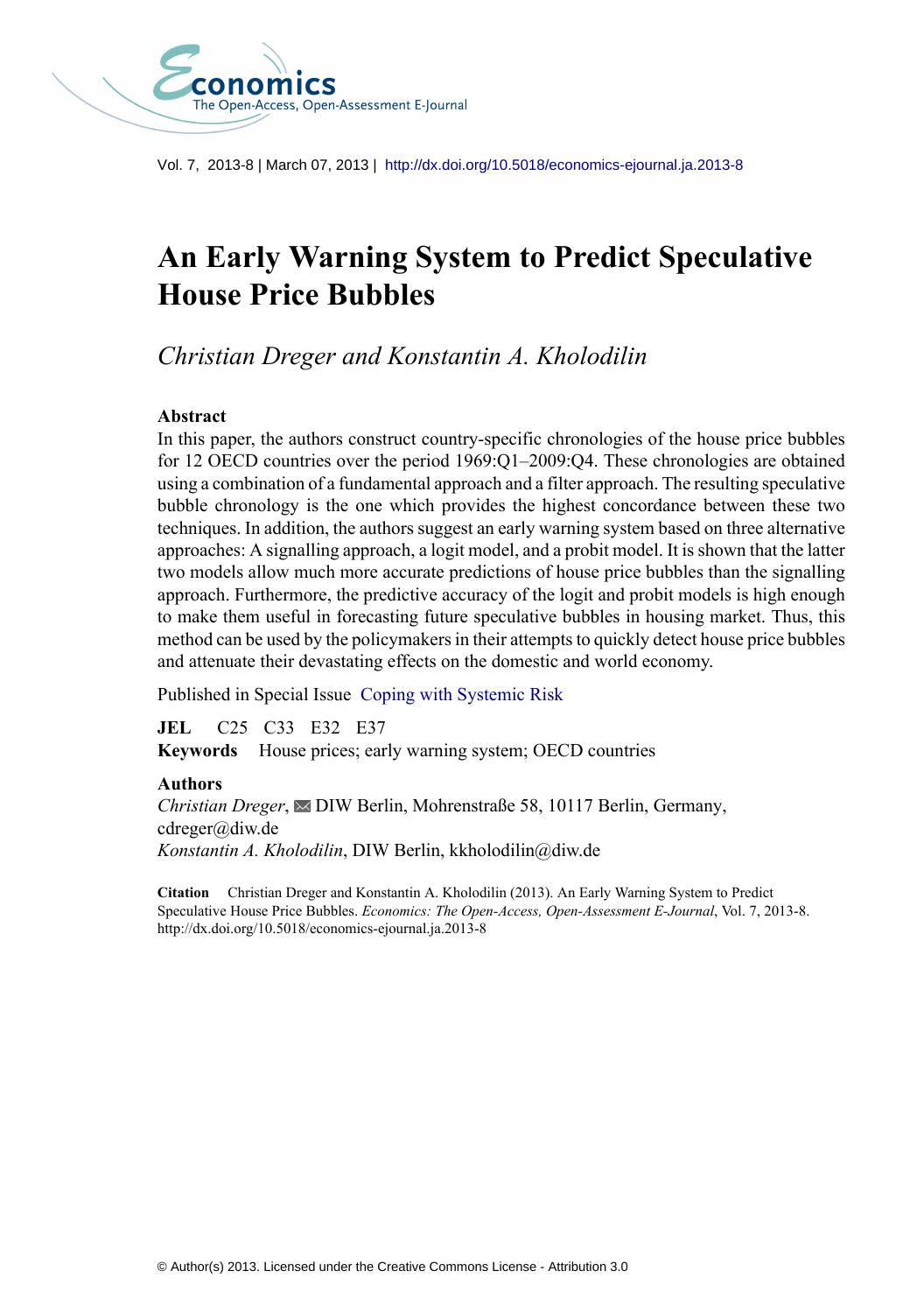*The past decade has proved again that the phrase "safe as houses" is a nonsense. Property will always be volatile — and financial crises will always be destructive. The main aim for policymakers must be to sever the connection between the two.*

Andrew Palmer, The Economist, March 5th 2011

### 1 Introduction

The striking role played by housing markets in the recent financial crisis has demonstrated that shocks in the housing sector can exert huge influence on real economic activity, in particular through their impact on private consumption and residential investment [\(Goodhart and Hofmann](#page-24-0) [2008\)](#page-24-0). Housing loans constitute the largest liability of households and account for a large proportion of bank lending. Especially in the Anglo-Saxon countries, in Spain, and some of the new EU member states, house prices increased tremendously in the pre-crisis period. The bursting of these house price bubbles has triggered massive production losses and raised serious doubts about the sustainability of the growth model in these states. In other countries like Germany, house prices did not accelerate at all. To the extent that the development of house prices is not equal across countries, they may constitute a source for business cycle divergence and can limit the prospects of a common monetary policy in the euro area. Housing markets are therefore highly relevant for the appropriate policy design.

Real house price dynamics depend on institutional features and macroeconomic and demographic conditions, most notably disposable income, the housing stock, inflation, interest rates, bank credit, changes in equity prices, population growth, see [Muellbauer and Murphy](#page-25-0) [\(2008\)](#page-25-0) and [Kholodilin et al.](#page-24-0) [\(2010\)](#page-24-0) for recent analyses. Lower interest rates decrease the opportunity cost of capital invested in housing, reduce the servicing cost of mortgage credit and raise the present value of future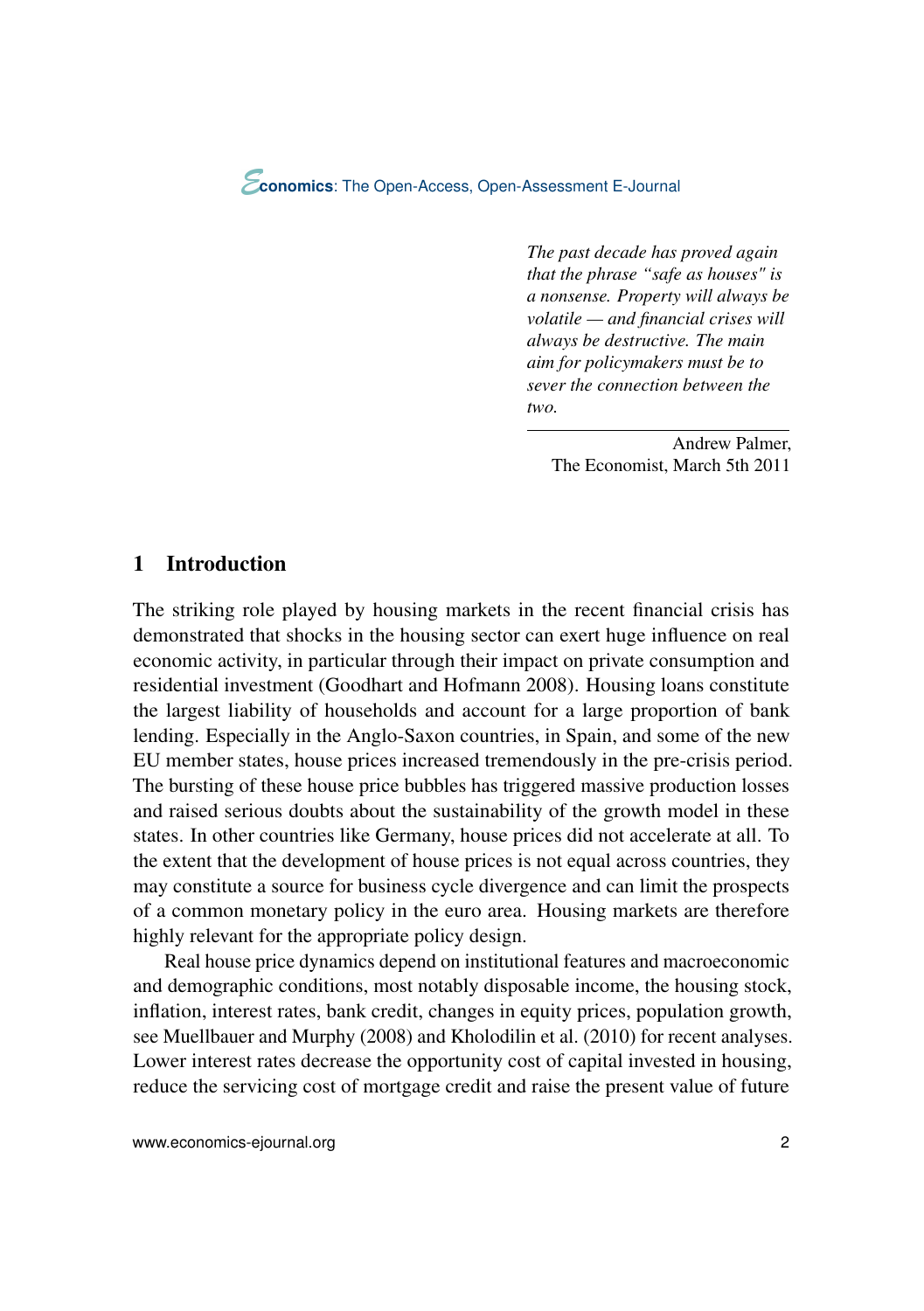household earnings. The feedback from property prices to credit growth is stronger in countries with more deregulated mortgage markets, see [Tsatsaronis and Zhu](#page-25-0) [\(2004\)](#page-25-0). For example, borrowing costs exert a negative effect on real house changes in US regions, see [Holly et al.](#page-24-0) [\(2011\)](#page-24-0). Although house prices are usually driven by national forces, international components might be relevant in some cases. For instance, the evolution of real house prices in London is linked to New York and other financial centers [\(Holly et al.](#page-24-0) [2011\)](#page-24-0).

In addition, strong monetary growth over the recent years may have supported the emergence of house price bubbles, although the evidence is less clearcut on this point, even if international spillovers are acknowledged [\(Dreger and Wolters](#page-23-0) [2009\)](#page-23-0). A rise in liquidity affects the quantity and marginal utility of money holdings relative to housing and other assets. To restore equilibrium a rebalancing of the liquidity-asset ratio compatible with optimal portfolio allocation is required [\(Congdon](#page-23-0) [2005\)](#page-23-0). The adjustment process triggers higher housing demand and subsequent price increases. According to [Adrian and Shin](#page-21-0) [\(2008\)](#page-21-0), this effect is amplified through the procyclical balance-sheet management of financial intermediaries. The leverage, i.e., the ratio of total assets to equity is raised during house price booms and reduced in downturns. In addition, the relatively low and stable inflation environment reduced risk premia and might have led to higher financial instability, that is, excess credit pressures and additional leverage [\(Borio and Lowe](#page-22-0) [2002\)](#page-22-0).

According to [Alessi and Detken](#page-22-0) [\(2011\)](#page-22-0), global measures of liquidity are among the best performing indicators and display forecasting records, which provide useful information for indicating growing financial imbalances. The authors used an aggregate asset price that is obtained as weighted averages of equity prices, residential and commercial real estate prices, which are deflated with the national consumption deflators.

By estimating probit models, [Agnello and Schuknecht](#page-22-0) [\(2011\)](#page-22-0) found a strong correlation between the the persistence and magnitude of booms and subsequent busts in the real estate market in industrialized countries. In addition to monetary and credit variables, the incidence of mortgage market deregulation affects significantly the probability of experiencing booms and busts. Their probit approach is based on random effects, which is not the optimal choice when the number of countries is relatively small.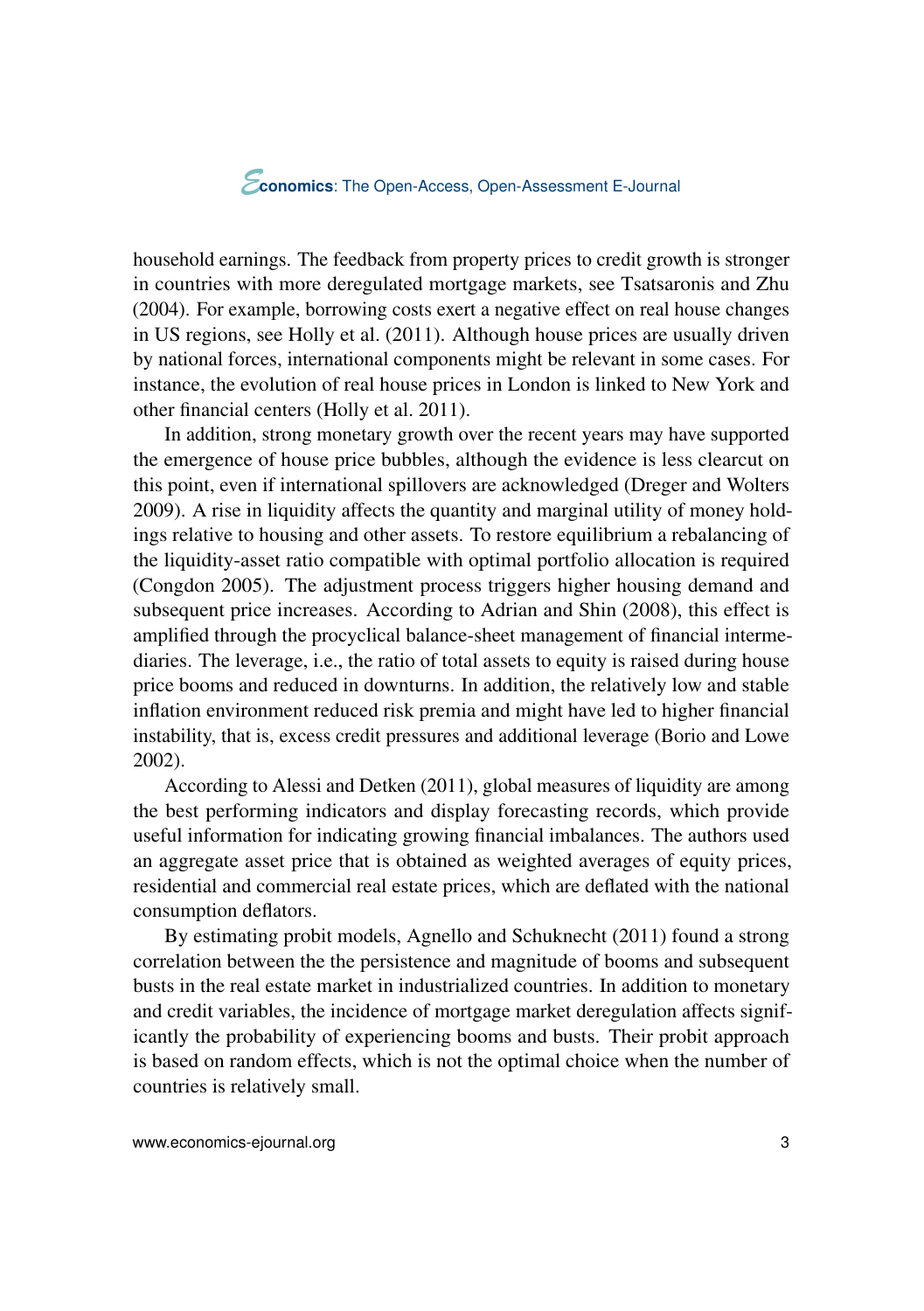Real house prices affect private consumption through a housing wealth and a collateral channel, see [Case et al.](#page-23-0) [\(2005\)](#page-23-0) and [Dreger and Reimers](#page-23-0) [\(2009\)](#page-23-0). An increase in housing wealth will raise consumption, due to its impact on expected lifetime income. Consumption expenditures can be shifted upwards without violating budget constraints. However, the effects on housing wealth are not obvious. A permanent increase in house prices could have a positive effect for homeowners, but there is also a negative effect on tenants who have to pay higher rents, and on prospective first-time buyers who have to save more for their intended house purchase, see [Poterba](#page-25-0) [\(2000\)](#page-25-0) and [Goodhart and Hofmann](#page-24-0) [\(2008\)](#page-24-0). In addition, increases in the value of owner-occupied housing do not foster the ability of a household to consume more of other goods and services unless that household is willing to realize the increased value, for example, by moving into a less expensive flat. Many households are not expected to do that, including those who intend to leave their homes as bequests. A positive impact of house prices on housing wealth implies that the winners win more than the losers lose. This is more likely to occur if would-be homeowners interpret a house price acceleration as evidence that they may earn future capital gains if they step into the real estate market. Such attitudes may be encouraged by lending institutions in highly competitive and deregulated mortgage markets.

Besides their effect on housing wealth, there is also a collateral effect of house prices, as houses are widely used as a security for loans, see [Aoki et al.](#page-22-0) [\(2004\)](#page-22-0) and [Muellbauer](#page-24-0) [\(2008\)](#page-24-0). Collateral effects dramatically improve the response of aggregate demand to house price shocks [\(Iacoviello](#page-24-0) [2005\)](#page-24-0). Households tend to borrow or lend to smooth consumption over time. If liquidity constraints exist, access to credit will be restricted. In periods of rising house prices, however, the value of the collateral the household can offer to banks is higher. Banks become less reluctant to increase their loans. Because of deregulation in mortgage markets, it has become easier and less expensive for consumers to borrow against housing collateral to finance extra consumption [\(Iacoviello and Neri](#page-24-0) [2010\)](#page-24-0). The amplification mechanism due to the increase in borrowing capacity is captured by the financial accelerator, see [Bernanke et al.](#page-22-0) [\(1999\)](#page-22-0) for the concept. This collateralbased accelerator tends to be higher in more deregulated financial markets, as financial innovation has increased the availability of funds for credit-constrained agents [\(Goodhart and Hofmann](#page-24-0) [2008\)](#page-24-0). Asymmetries are likely, as the effects of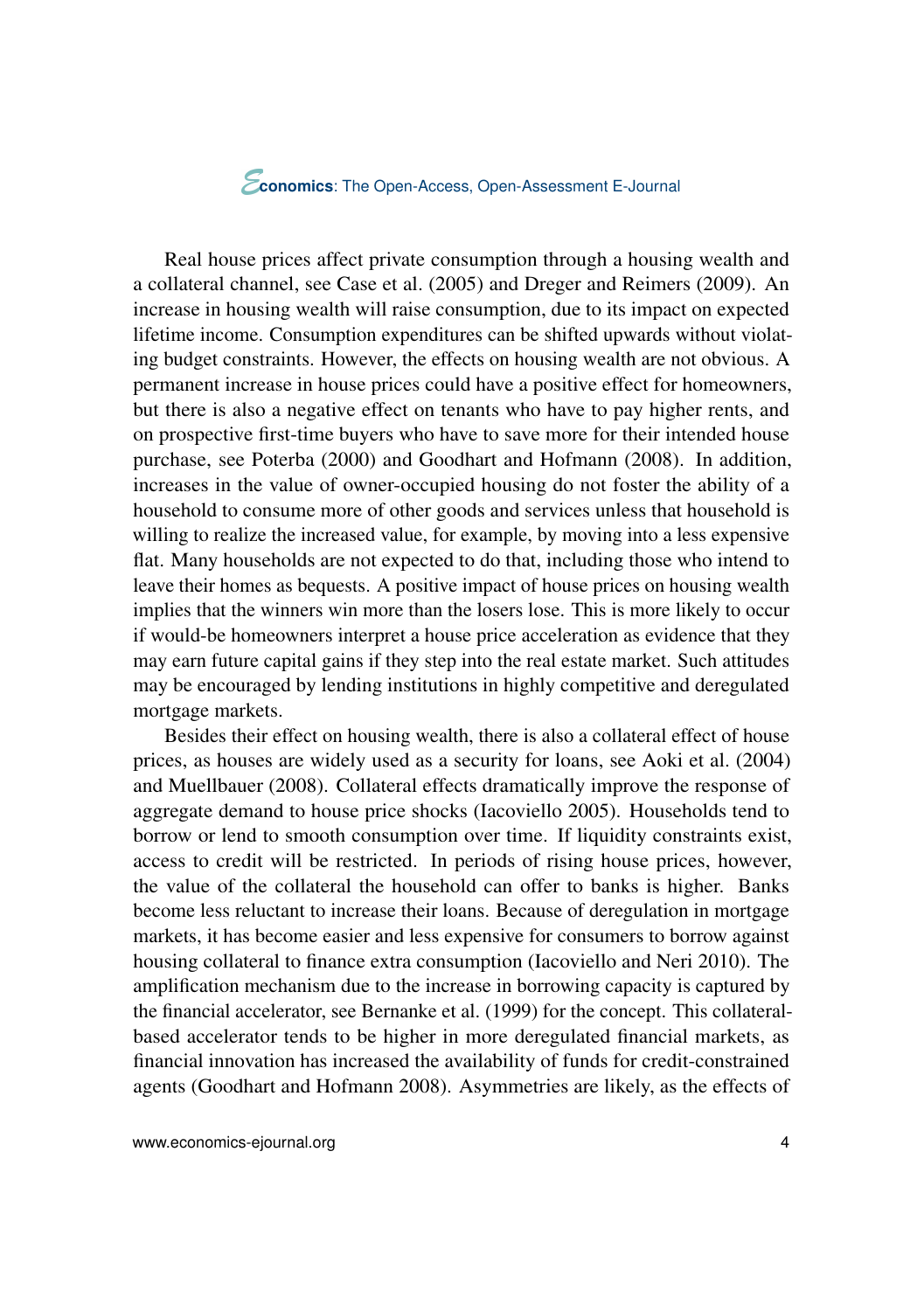shocks to money and credit on house prices seem to be stronger when house prices are booming then otherwise.

Furthermore, housing markets have an impact on the transmission of monetary policy [\(IMF](#page-24-0) [2008\)](#page-24-0). In countries with more flexible mortgage rates and higher loan-to-value ratios, i.e., the ratios between the mortgage amount and the value of the property, the response of private consumption and residential investment to monetary policy shocks is amplified [\(Calza et al.](#page-22-0) [2009\)](#page-22-0). However, the relationship is not unidirectional, as housing wealth also affects money demand, see [Dreger](#page-23-0) [and Wolters](#page-23-0) [\(2009\)](#page-23-0) and [Setzer and Wolff](#page-25-0) [\(2011\)](#page-25-0), among others. There is also evidence that idiosyncratic house price developments have been a major source of divergence in competitiveness and the formation of external imbalances between the euro area member states, because accelerating house prices give rise to a boom in private consumption and import demand [\(Aizenman and Jinjarak](#page-22-0) [2009\)](#page-22-0). House price dynamics influence the performance of the financial system through their impact on the profitability and soundness of financial institutions. Understanding this behavior is of utmost significance for policymakers.

The institutional conditions in housing and mortgage markets are substantially different across euro area member states [\(ECB](#page-23-0) [2009\)](#page-23-0). In the development of real house prices and their spillovers to the real economy, these structural features play a crucial role. For example, [Almeida et al.](#page-22-0) [\(2006\)](#page-22-0) have reported evidence that the sensitivity of house prices and mortgage borrowings to income shocks is higher in countries with higher loan-to-value ratios. [Ludwig and Sløk](#page-24-0) [\(2004\)](#page-24-0) and [Carroll](#page-22-0) [et al.](#page-22-0) [\(2006\)](#page-22-0) have emphasized that the long-run responsiveness of consumption to permanent changes in housing wealth is higher for countries with a marketbased than for countries with a bank-based financial system. According to [Catte](#page-23-0) [et al.](#page-23-0) [\(2004\)](#page-23-0), strong impacts of real house prices on consumption can be detected especially in countries that have large, efficient and responsive mortgage markets. See also [Calza et al.](#page-22-0) [\(2009\)](#page-22-0). A high degree of mortgage market completeness, i.e., the extent to which the market is able to offer a variety of products and to serve a broad range of potential borrowers is also important. The most crucial element in this regard is the extent to which the markets provide opportunities for housing equity withdrawal, that is the magnitude to which the household sector can extract liquidity from the housing market. The response of real house prices to macroeconomic conditions as well as their impact on private consumption and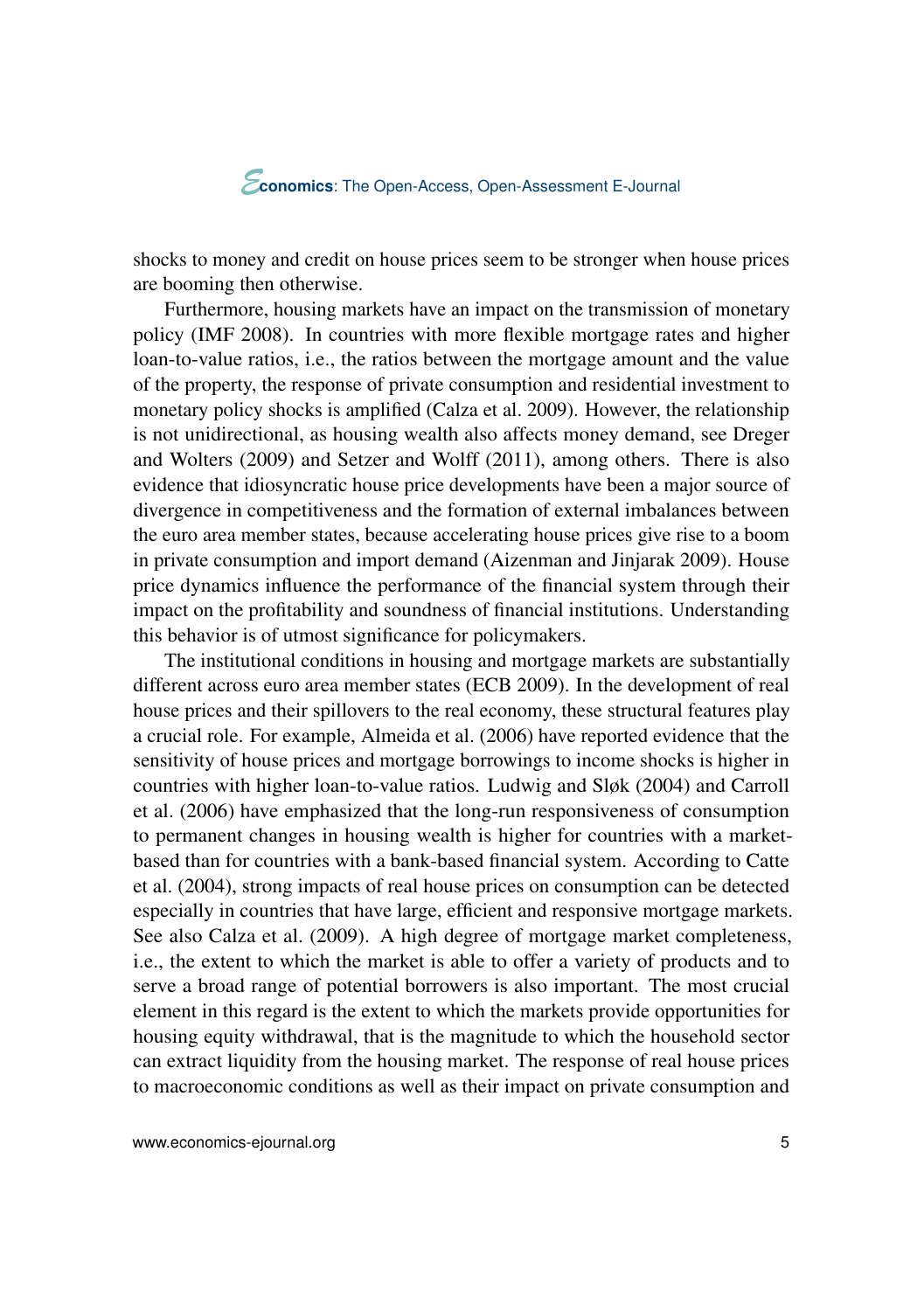residential investment tends to be larger if a favorable tax treatment of mortgage interest encourages the leveraging of housing equity. Moreover, tax reliefs and subsidies, especially in favor of home ownership, can affect the development in the housing sector, and income tax systems appear to be conducive to house price volatility [\(van den Nord](#page-25-0) [2005\)](#page-25-0).

The importance of housing markets for the real economic performance as well as devastating effects of the housing busts, which bear systemic risks for the whole economy, require reliable tools for timely prediction the housing price bubbles. The aim of this paper is to design an early warning system in order to predict the bursts of the house price bubbles. It uses the the quarterly house price data for 12 OECD countries over the period 1969:Q1–2009:Q4.

The paper is structured as follows. Section 2 describes the method of deriving of a bubble chronology. Section [3,](#page-12-0) introduces three approaches — signalling approach, logit and probit models — which are used for the prediction of the house price bubbles. Section [4](#page-18-0) compares the predictive accuracy of these three alternative approaches. Finally, Section [5](#page-21-0) concludes.

### 2 Bubble Chronology

Obtaining a bubble chronology is not a trivial task. Because the bubble is not directly observable, it is not easy to distinguish between the growth of the house prices supported by the fundamental factors and that caused by the speculative expectations. We need to separate somehow the two effects in order to extract the speculative component.

In order to do this we propose here the following algorithm. We apply two alternative techniques: one based on estimating the deviations from the fundamental values and another one based on the deviations from the trend regardless of the fundamentals. The use of both techniques can be justified as follows. The speculative bubbles are the periods, when the house prices are higher than their fundamental values, that is, the house prices supported by the fundamentals. However, not each positive deviation from fundamental values can be treated as a speculative bubble, for these deviation might be too short and rather minor. Therefore, this chronology must be compared with that showing the periods, when the prices are above the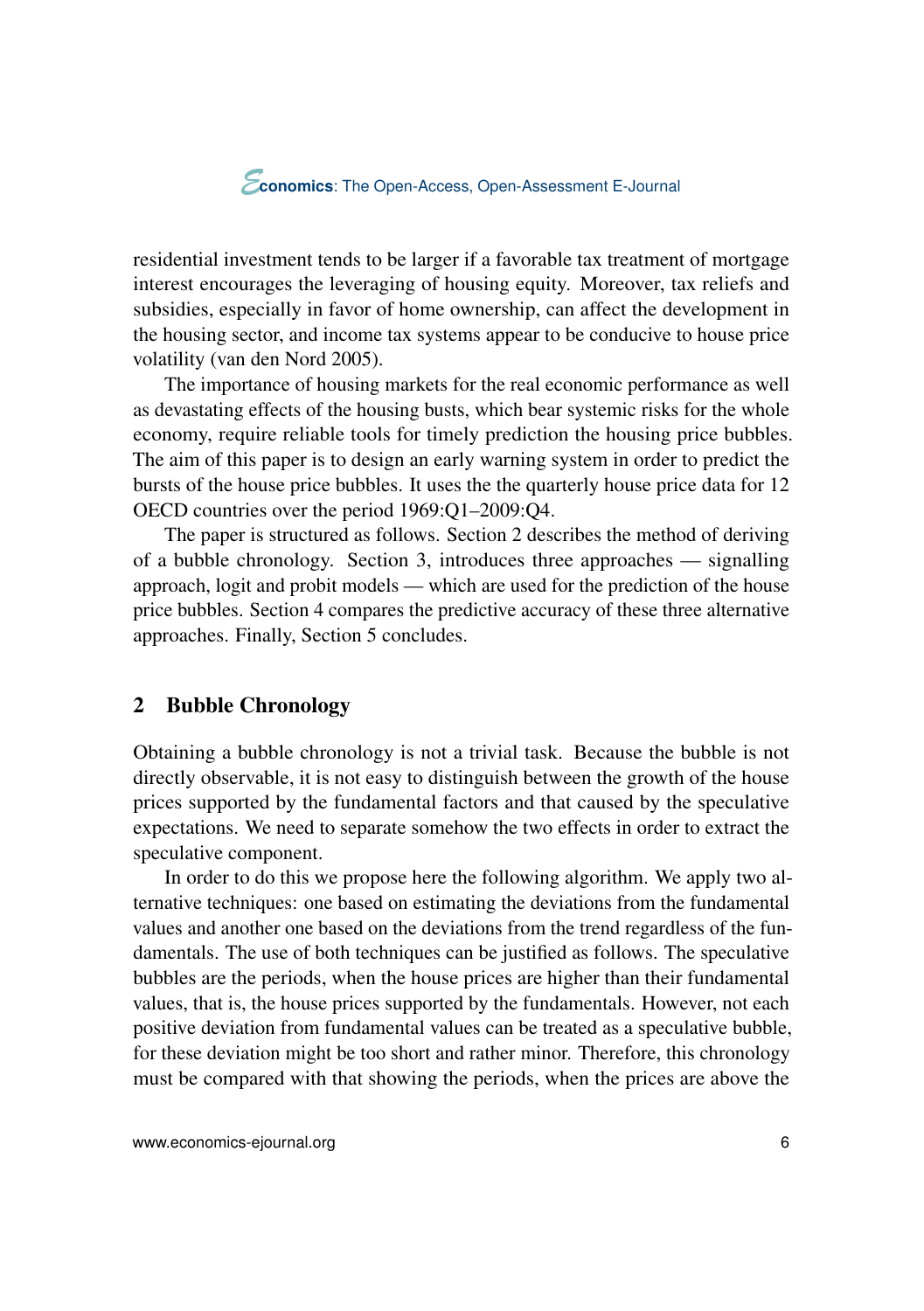

| Variable                                | <b>Definition</b>                        | Source                        |
|-----------------------------------------|------------------------------------------|-------------------------------|
| House price index                       |                                          | NiGEM                         |
| Money supply                            |                                          | Datastream                    |
| Nominal and real GDP                    |                                          | Datastream                    |
| Nominal and real investment             |                                          | Datastream                    |
| GDP deflator                            |                                          | Datastream                    |
| Long-term interest rate                 | 3-month interest rate                    | Datastream                    |
| Short-term interest rate                | 10-year interest rate                    | Datastream                    |
| Lending to households                   |                                          | Datastream                    |
| Nominal exchange rate                   |                                          | Datastream                    |
| Real effective exchange rate            |                                          | Datastream                    |
| Population                              |                                          | Global Insight                |
| Urban population                        |                                          | Global Insight                |
| Rent index                              |                                          | Global Insight                |
| Real house price index                  | House price index / GDP deflator         | own calculation               |
| House price-income index                | House price / GDP                        | OECD                          |
| House price-rent index                  | House price / Rent                       | <b>OECD</b>                   |
| Investment-to-GDP ratio                 | Nominal investment / Nominal GDP         | own calculation               |
| Real per-capita GDP                     | GDP / Population                         | own calculation               |
| Urbanization                            | Urban population / Population            | own calculation               |
| Lending rate                            | Lending / BIP                            | own calculation               |
| Spread                                  | Long-term – Short-term interest rate     | own calculation               |
| General government balance-to-GDP ratio | General government balance / GDP         | <b>OECD</b>                   |
| Property taxation                       | Property tax revenues / GDP              | <b>OECD</b>                   |
| Mortgage market deregulation            | Dummy: 1 after deregulation, 0 otherwise | Agnello and Schuknecht (2011) |

trend. The final chronology is the one confirmed by both these techniques. Let us consider our algorithm in more details.

First, the real house prices are regressed on a set of the fundamental factors. As fundamental factors the following variables were used: 1) real GDP per capita approximating the disposable income; 2) population size; 3) urbanization, or share of the urban population in the total population; and 4) the own lag of the dependent variable, given the strong time persistence of the house prices (for description of the variables and data sources see Table 1). All these variables should positively affect the house prices. The higher income and population imply that more people need and can afford for the new or existing housing units. The urbanization is expected to have a negative effect on the house prices, since when urbanization is low, it might imply that the more people would migrate from the rural to the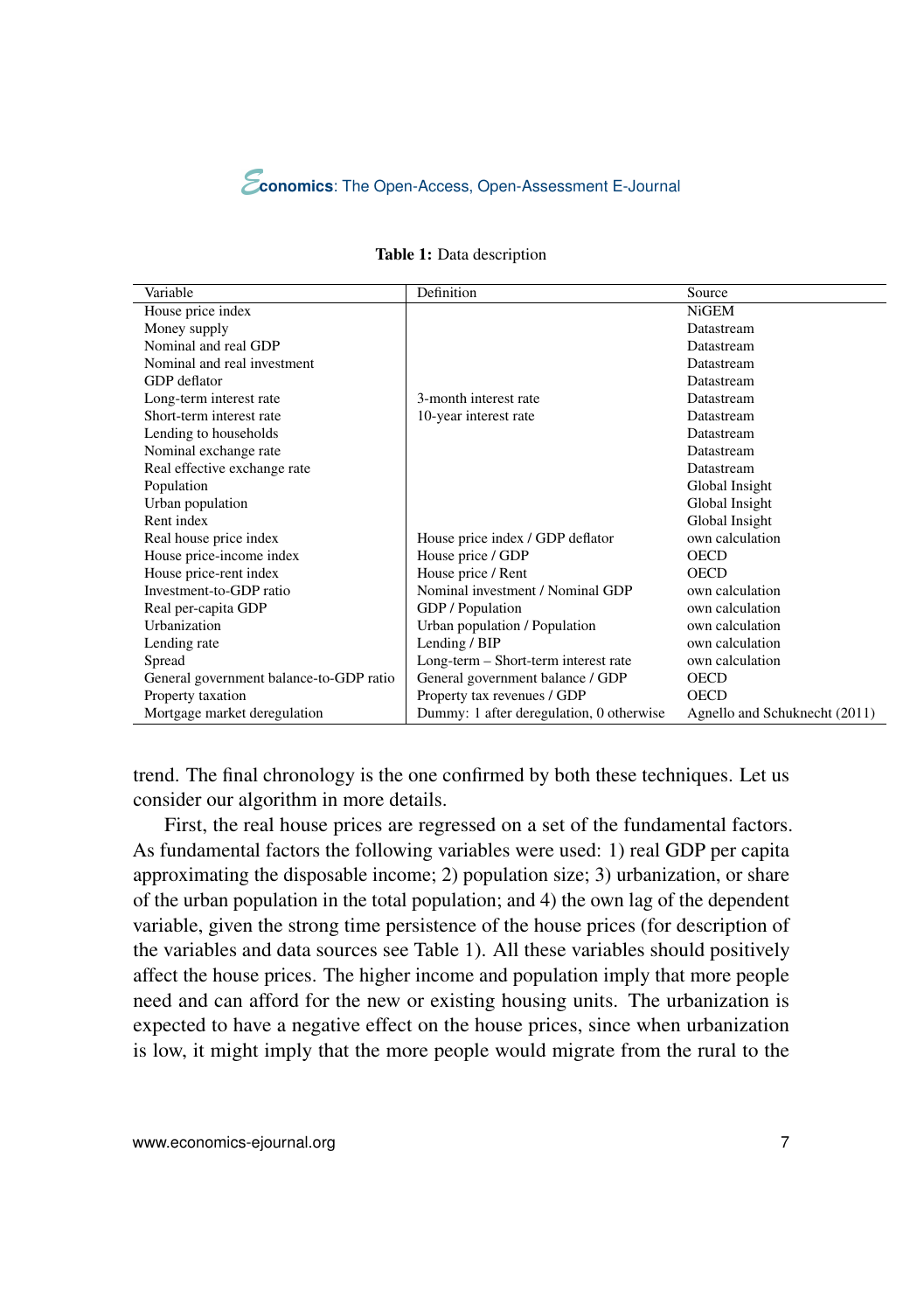urban areas creating an upward pressure on the price of housing. The regression was estimated in levels for each country separately:

$$
rhpi_{it} = \alpha_0 + \alpha_1 rhpi_{i,t-1} + \alpha_2 rgdp\_pc_{it} + \alpha_3 pop_{it} + \alpha_4 urbaniz_{it} + \varepsilon_{it} \quad (1)
$$

where  $rhpi_i$  is the logarithm of the real house price in country *i* in period *t*; *rgdp\_pc<sub>it</sub>* is the real per-capita GDP; *pop<sub>it</sub>* is the population; and *urbaniz<sub>it</sub>* is the urbanization rate. All other variables, except for urbanization, are also expressed in logs. The four variables are displayed in Figure [1.](#page-8-0) It can be seen that all time series are trending and hence integrated. In addition, the urbanization rate has been increasing stepwise. The coefficient estimates of the above model are reported in Table [2.](#page-9-0)

The fundamental real house price is defined then as:

$$
\overline{rhpi_{it}} = \widehat{\alpha_0} + \widehat{\alpha_1} rhpi_{i,t-1} + \widehat{\alpha_2} rgdp\_pc_{it} + \widehat{\alpha_3} pop_{it} + \widehat{\alpha_4} urbaniz_{it}
$$
(2)

The positive deviations of the actual values from the fundamental values are treated as the potential speculative bubbles. In addition, since these deviations are sometimes too volatile they are smoothed using a spline regression. To conduct smoothing, function *smooth.spline* from package *stats* of the statistical programming language  $\bf{R}$  is used. Smoothing parameter is set to 0.4.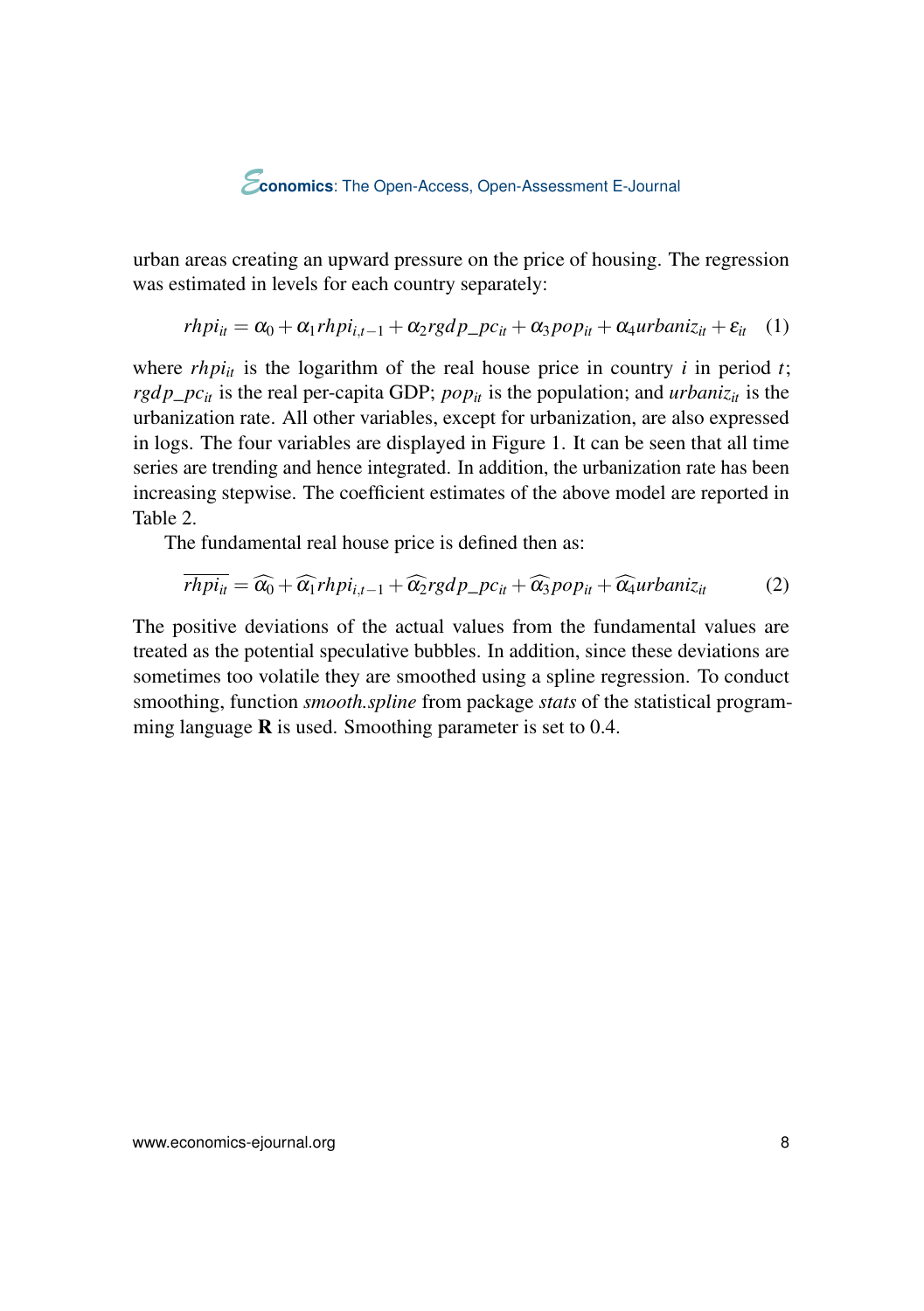<span id="page-8-0"></span>

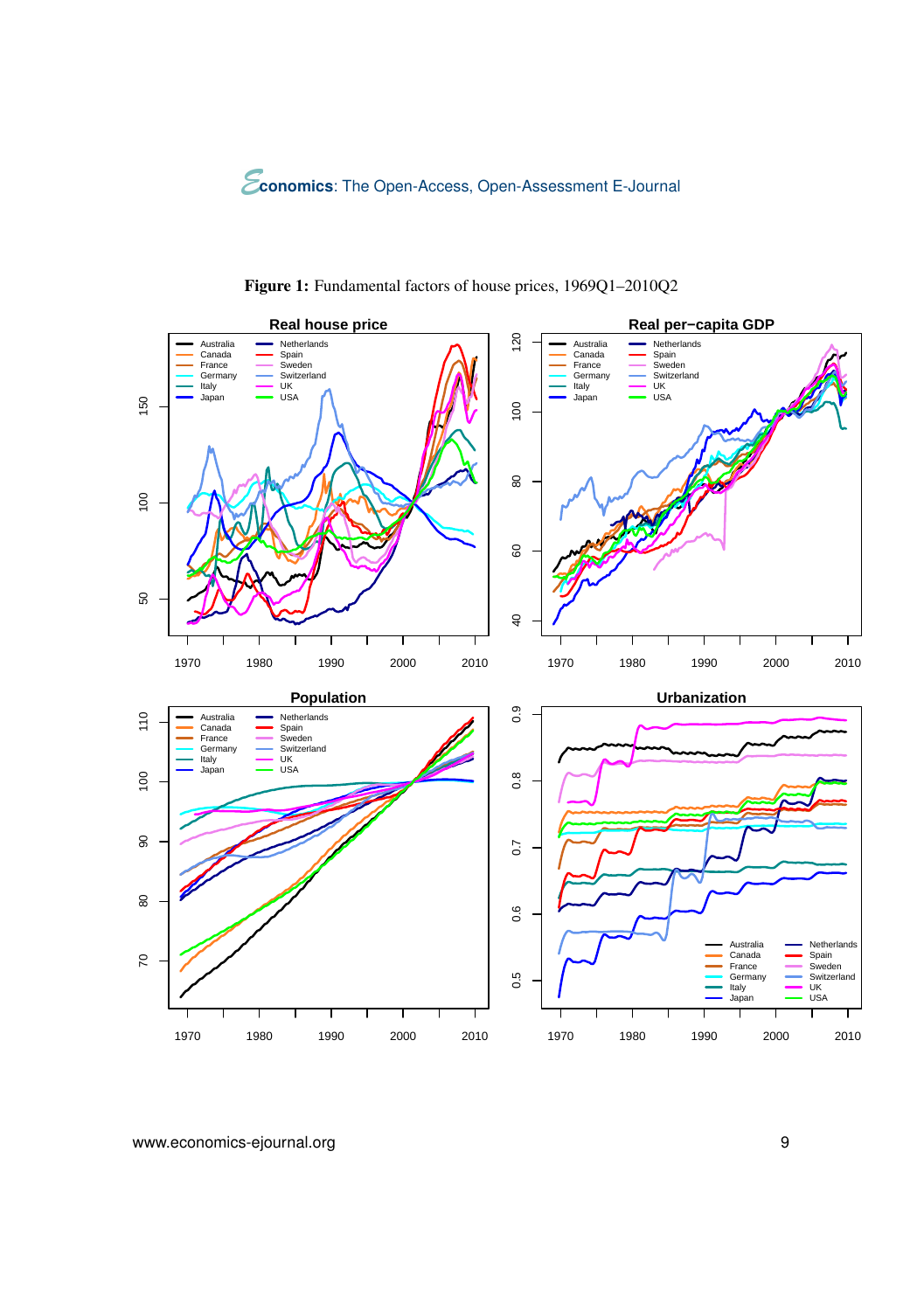<span id="page-9-0"></span>

| Variable                     |                                                         | Germany                          |                                  |                                                    | Italy                   |                                                                                   |                                                     | Japan                                                           |                                                                                   |
|------------------------------|---------------------------------------------------------|----------------------------------|----------------------------------|----------------------------------------------------|-------------------------|-----------------------------------------------------------------------------------|-----------------------------------------------------|-----------------------------------------------------------------|-----------------------------------------------------------------------------------|
|                              | Estimate                                                | Std. error                       | p-value                          | Estimate                                           | Std. error              | p-value                                                                           | Estimate                                            | Std. error                                                      | p-value                                                                           |
| Intercept                    | 3.794                                                   | 1.752                            | 0.034                            | $-4.218$                                           |                         | 0.043                                                                             |                                                     | 1.258                                                           | 0.032                                                                             |
| $RHPI_{t-1}$                 |                                                         | 0.040                            | 0.000                            |                                                    | 2.056<br>0.016          |                                                                                   |                                                     | 0.010                                                           |                                                                                   |
| $LGDP_t$                     | $\begin{array}{c} 0.858 \\ 0.021 \\ -0.300 \end{array}$ | 0.020<br>0.151<br>0.560<br>0.001 | 0.316<br>0.051                   | 0.922<br>0.270<br>0.310<br>0.532<br>0.006          | 0.038                   | $0.000$<br>$0.000$<br>$0.089$<br>$0.369$<br>$0.000$                               | 2.716<br>0.973<br>0.133<br>0.403<br>0.005           | 0.027<br>0.118<br>0.155<br>0.001                                | $\begin{array}{c} 0.000 \\ 0.000 \\ 0.015 \\ 0.010 \\ 0.010 \\ 0.000 \end{array}$ |
| $LPop_{t-1}$                 |                                                         |                                  |                                  |                                                    |                         |                                                                                   |                                                     |                                                                 |                                                                                   |
| $Urbani_{\mathcal{Z}_l}$ .   | $-0.627$                                                |                                  | 0.266<br>0.000                   |                                                    | 0.589                   |                                                                                   |                                                     |                                                                 |                                                                                   |
| RIRate <sub>t</sub>          | 0.003                                                   |                                  |                                  |                                                    |                         |                                                                                   |                                                     |                                                                 |                                                                                   |
| Adjusted $R^2$               | 0.991                                                   |                                  |                                  | 0.993                                              |                         |                                                                                   | 0.995                                               |                                                                 |                                                                                   |
|                              |                                                         | Netherlands                      |                                  |                                                    | Spain                   |                                                                                   |                                                     | sweden                                                          |                                                                                   |
| Intercept                    | 2.157                                                   | 1.983                            | 0.279                            | .469                                               | 1.615                   | 0.366                                                                             | 3.265                                               | 3.732                                                           | <b>1.385</b>                                                                      |
| $RHPI_{t-1}$                 |                                                         |                                  |                                  |                                                    | 0.024                   |                                                                                   |                                                     |                                                                 |                                                                                   |
| $\label{eq:logd} LGDP_{l-1}$ | 0.969<br>0.222<br>0.255<br>0.567                        | 0.013<br>0.094<br>0.023<br>0.192 | 0.020<br>0.0213<br>0.004         | 0.979<br>0.192<br>0.072<br>3.274                   | 0.058<br>0.159          | $\begin{array}{c} 0.000 \\ 0.001 \\ 0.650 \\ 0.000 \\ 0.000 \\ 0.608 \end{array}$ | 0.852<br>0.334<br>0.338<br>-1.558                   | 0.061<br>0.115<br>0.438<br>1.440                                | 0.000<br>0.054<br>0.283<br>0.838                                                  |
| $LPop_{t-1}$                 |                                                         |                                  |                                  |                                                    |                         |                                                                                   |                                                     |                                                                 |                                                                                   |
| $U$ rbaniz <sub>t</sub> -    |                                                         |                                  |                                  |                                                    | 0.491                   |                                                                                   |                                                     |                                                                 |                                                                                   |
| RIRate <sub>t</sub>          | 0.000                                                   | 0.001                            | 0.712                            | 1001                                               | 0.002                   |                                                                                   | 0.000                                               | 0.002                                                           |                                                                                   |
| Adjusted $R^2$               | 0.997                                                   |                                  |                                  | 0.996                                              |                         |                                                                                   |                                                     |                                                                 |                                                                                   |
|                              |                                                         | Switzerland                      |                                  |                                                    | ŰК                      |                                                                                   |                                                     | USA                                                             |                                                                                   |
| Intercept                    | 3.397                                                   | $\frac{5}{1}$                    | 0.005                            |                                                    | 3.244                   | 0.004                                                                             | 3.465                                               | 0.713                                                           | 0.000                                                                             |
| $RHPI_{t-1}$                 |                                                         | 0.021                            | 0.000                            |                                                    | 0.018                   |                                                                                   |                                                     | 0.015                                                           |                                                                                   |
| $\mathit{LGDP}_{l-1}$        | 0.920<br>0.242<br>0.455                                 | 0.049<br>0.150<br>0.070<br>0.001 | 0.000<br>0.003<br>0.615<br>0.299 | 9.367<br>0.958<br>0.180<br>0.352<br>0.312<br>0.002 | 0.053                   | $\begin{array}{c} 0.000 \\ 0.001 \\ 0.005 \\ 0.014 \\ 0.160 \end{array}$          | $0.960$<br>$0.180$<br>$0.324$<br>$0.267$<br>$0.267$ | $\begin{array}{c} 0.033 \\ 0.070 \\ 0.231 \\ 0.001 \end{array}$ | $0.000$<br>$0.000$<br>$0.000$<br>$0.252$<br>$0.252$                               |
| $LPop_{t-1}$                 |                                                         |                                  |                                  |                                                    | 0.296<br>0.125<br>0.002 |                                                                                   |                                                     |                                                                 |                                                                                   |
| $U$ rbaniz <sub>t</sub>      | $-0.035$                                                |                                  |                                  |                                                    |                         |                                                                                   |                                                     |                                                                 |                                                                                   |
| $RIRate_t$                   | 0.001                                                   |                                  |                                  |                                                    |                         |                                                                                   |                                                     |                                                                 |                                                                                   |
| Adjusted $R^2$               | 0.982                                                   |                                  |                                  | 0.995                                              |                         |                                                                                   | 0.997                                               |                                                                 |                                                                                   |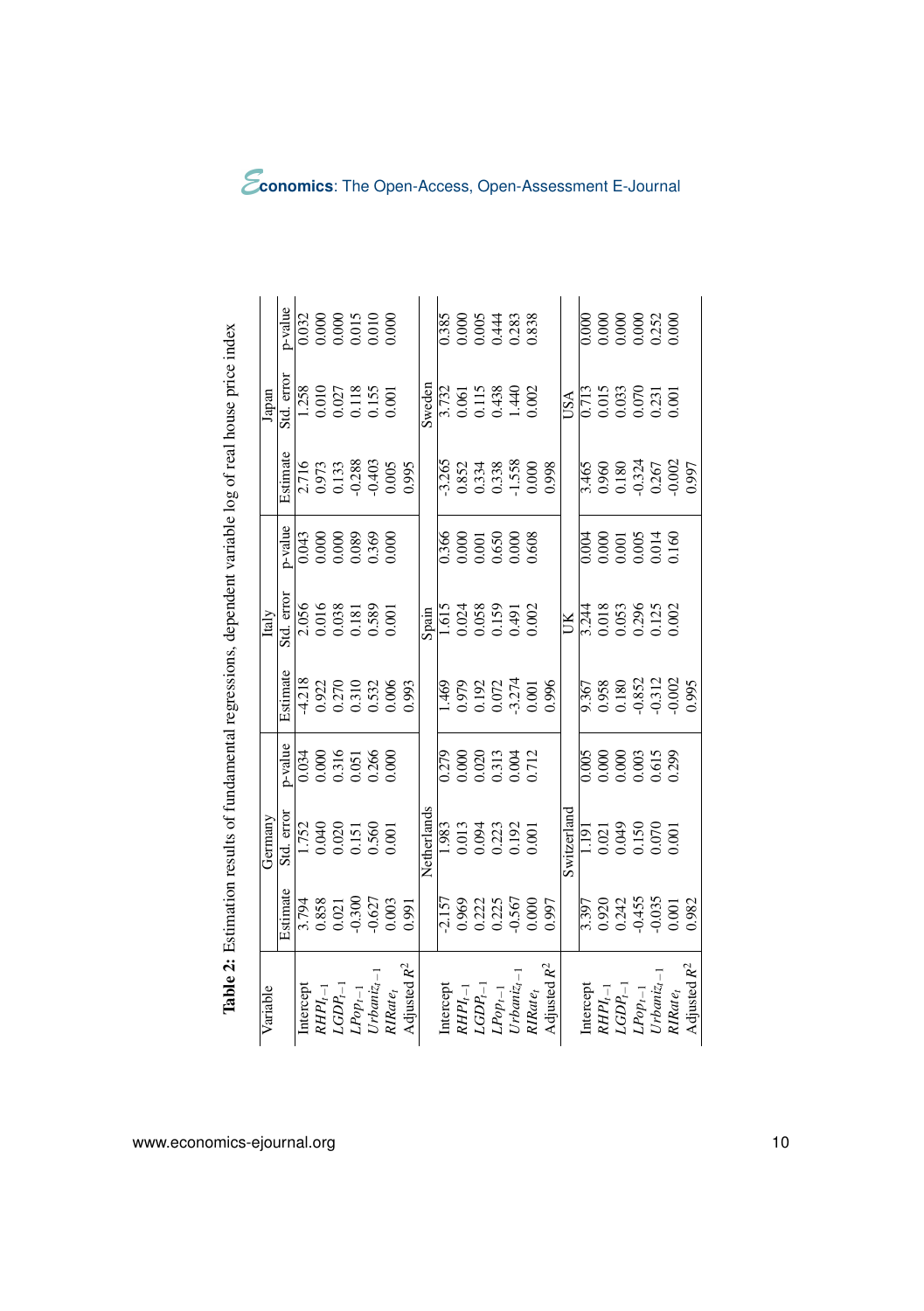Second, following [Mendoza and Terrones](#page-24-0) [\(2012\)](#page-24-0) we identified the house price booms, which are not necessarily bubbles, using the Hodrick-Prescott filter (with  $\lambda = 1600$ , given that the data are quarterly) applied to the log of the real house prices and different thresholds determining the intensity of the house price growth:

$$
cycle_{it} = r h p i_{it} - trend_{it} > \phi \sigma_i^c
$$
\n
$$
(3)
$$

where  $trend<sub>it</sub>$  is the Hodrick-Prescott trend obtained from the actual real house prices;  $\phi$  is the boom threshold factor, determining the growth intensity, and  $\sigma_i^c$ is the standard deviation of the cyclical component in country  $i$ ,  $cycle_{it}$ . Notice that the standard deviations are country specific. When the cyclical component is higher than the predefined threshold, then it is treated as a boom. Various values of the boom threshold factor were tested. Out of them a single value of  $\phi$  was chosen such that concordance between the deviations from fundamental values and booms is the highest.

Finally, the fundamental and boom approaches are taken together to produce the speculative bubble chronology. The speculative bubble is thought to occur only when two conditions are met: 1) the smoothed deviation from the fundamental values is positive and higher than 0.5 standard deviation of the deviations and 2) it coincides or partly overlaps with a house price boom. The resulting chronology is shown in Figure [2,](#page-11-0) which plots the log of the real house prices (bold black lines) against the periods that we identified using the methodology described above as speculative bubbles (gray shaded areas). The precise dates of the speculative bubble periods shown in Figure [2](#page-11-0) are presented in Table [3.](#page-12-0) For example, in the sample period, Australia had undergone through three speculative bubbles: 1988:q1–1989:q2, 2002:q3–2004:q1, and an unfinished bubble that started in 2006:q4. These three periods are displayed as gray areas in Figure [2.](#page-11-0)

Table [4](#page-13-0) reports the number of identified speculative bubbles, their average duration, and the sample. The longest speculative house price bubbles are observed in Japan, UK, and USA: 18, 14.3, and 14 quarters, respectively. The bubbles are the shortest in the Netherlands and Sweden: 5 and 5.5 quarters, correspondingly.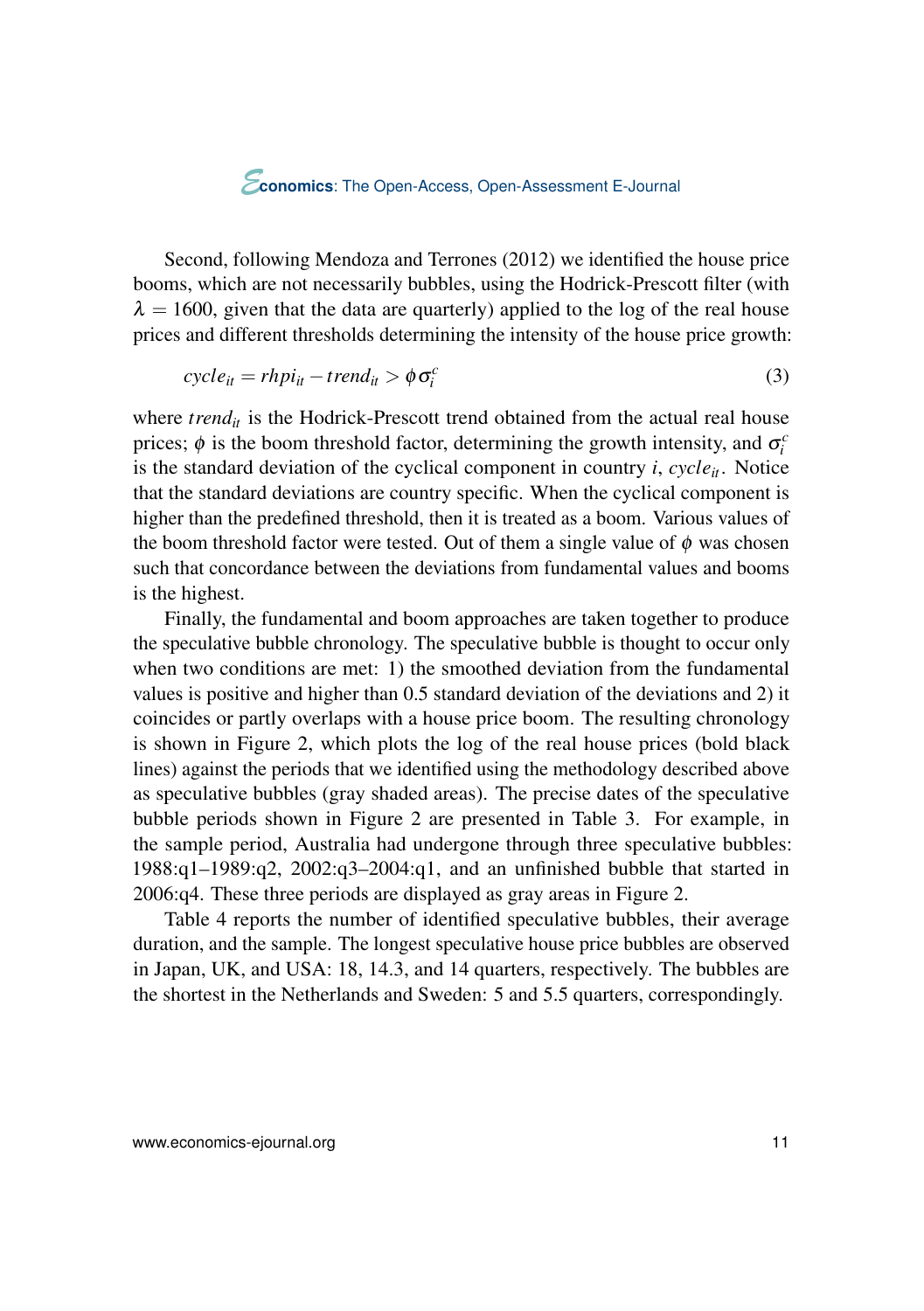<span id="page-11-0"></span>

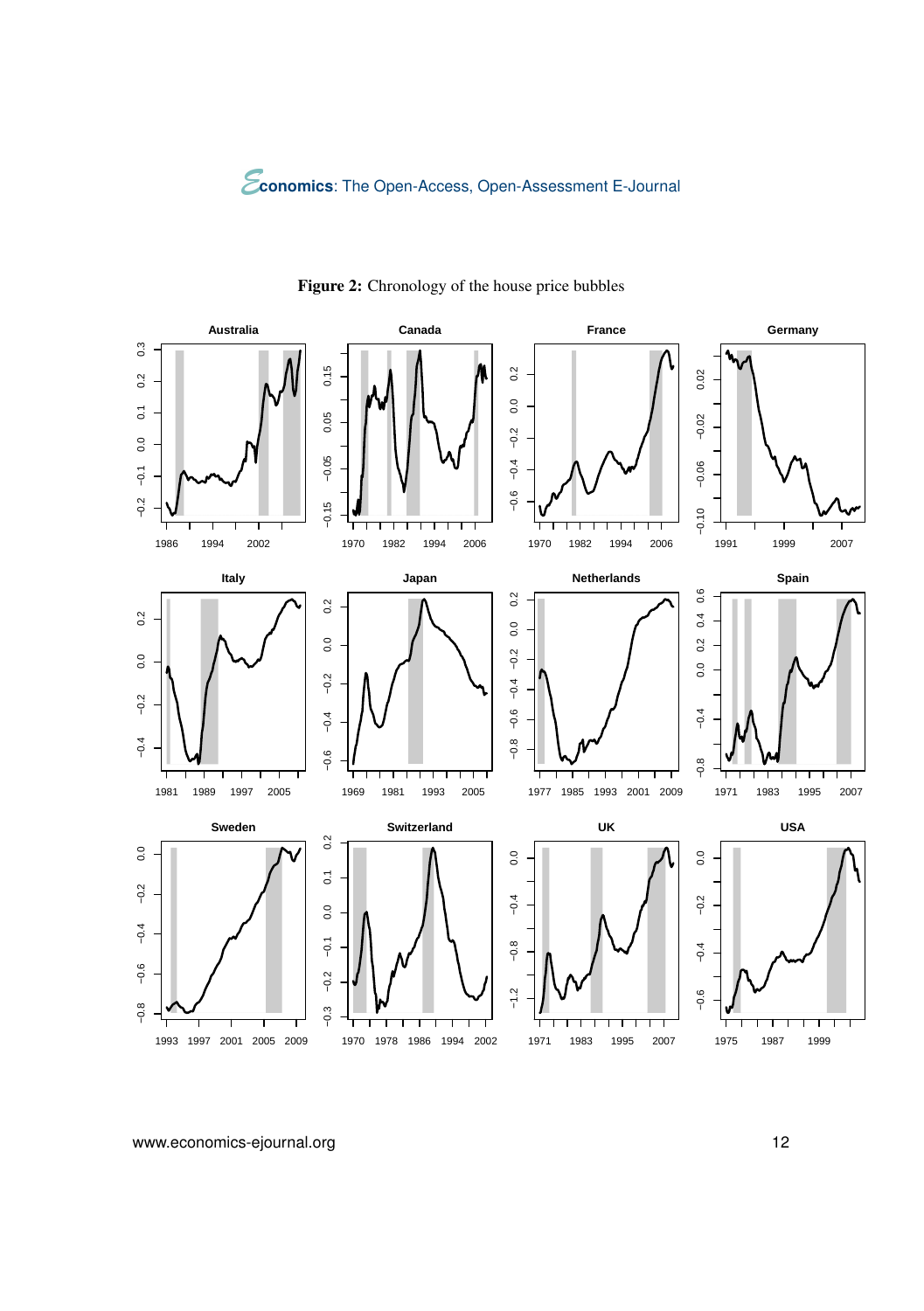| Beginning           | End    | Beginning           | End           |  |
|---------------------|--------|---------------------|---------------|--|
| of bubble of bubble |        | of bubble of bubble |               |  |
| Australia           |        | <b>Netherlands</b>  |               |  |
| 1988q1 1989q2       |        |                     | 1978q2        |  |
| 2002q3              | 2004q1 | Portugal            |               |  |
| 2006q4              |        | 1998q4              | 2001q1        |  |
| Canada              |        | Spain               |               |  |
| $1972q3$ $1974q3$   |        | 1973q1              | 1974q2        |  |
| 1980q2              | 1981q2 | 1976q3 1978q2       |               |  |
| 1986q1 1989q4       |        | 1986q2 1991q2       |               |  |
| $2006q1$ $2007q1$   |        | 2003q1 2007q1       |               |  |
| France              |        | Sweden              |               |  |
| 1979q4 1980q4       |        | 1993q4 1994q2       |               |  |
| 2002q4              | 2006q2 | 2005q3              | 2007q2        |  |
| Germany             |        | Switzerland         |               |  |
| 1992q4              | 1994q3 |                     | 1973q2        |  |
| Italy               |        |                     | 1987q1 1989q3 |  |
|                     | 1981q4 | UK                  |               |  |
| 1988q3              | 1992q1 | 1971q4              | 1973q3        |  |
| Japan               |        |                     | 1985q4 1989q1 |  |
| 1986q2              | 1990q3 | 2002q2              | 2007q2        |  |
|                     |        | USA                 |               |  |
|                     |        | 1977q1              | 1978q4        |  |
|                     |        | 2001q2              | 2006q1        |  |

<span id="page-12-0"></span>Table 3: Chronology of the speculative bubbles of house prices

# 3 Prediction of Bubbles

÷,

There is a large body of literature on early warning systems for various markets, see an extensive surveys in [Detken et al.](#page-23-0) [\(2010\)](#page-23-0) and [Yucel](#page-25-0) [\(2011\)](#page-25-0). Here, we consider the two major approaches: signalling and logit/probit.

# 3.1 Signalling Approach

The first method used here in order to detect and predict the speculative bubbles is the signalling approach. This method implies that for each relevant indicator of the bubble there exists a certain critical value, violation of which may be considered as an signal of an approaching or ongoing bubble.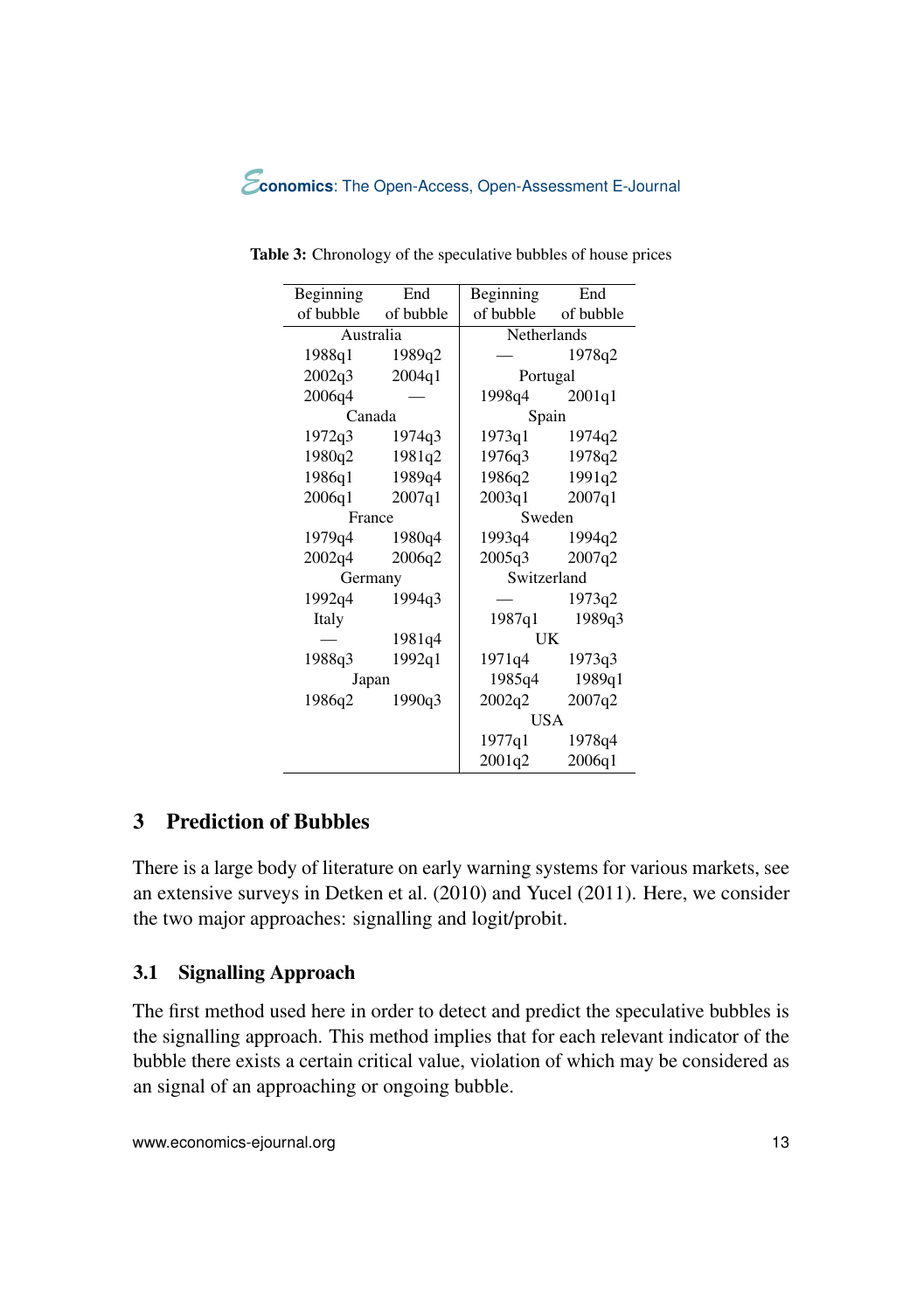<span id="page-13-0"></span>

| Country            | Estimation    | Number of     | Average     |
|--------------------|---------------|---------------|-------------|
|                    |               | samplebubbles | duration of |
|                    |               |               | bubble,     |
|                    |               |               | quarters    |
| Australia          | 1986q3-2009q4 | 3             | 8.7         |
| Canada             | 1970q2-2009q4 | 4             | 8.8         |
| France             | 1970q2-2009q4 | 2             | 10.0        |
| Germany            | 1991q2-2009q4 | 1             | 8.0         |
| Italy              | 1981q2-2009q4 | 2             | 9.0         |
| Japan              | 1969q4-2009q4 | 1             | 18.0        |
| <b>Netherlands</b> | 1977q2-2009q4 | 1             | 5.0         |
| Portugal           | 1995q2-2009q4 | 1             | 10.0        |
| Spain              | 1971q2-2009q4 | 4             | 13.0        |
| Sweden             | 1993q2-2009q4 | 2             | 5.5         |
| Switzerland        | 1970q2-2002q3 | 2             | 12.0        |
| UK                 | 1971q1-2009q4 | 3             | 14.3        |
| USA                | 1975q2-2009q4 | 2             | 14.0        |

Table 4: Descriptive statistics of the house price speculative bubbles

We consider the following variables as the relevant ones, that is, as the variables, which might be useful for predicting the speculative bubbles: nominal and real money market rate, money supply, nominal and real money supply growth, spread, real effective exchange rate, rent, house price-to-income ratio, house price-to-rent ratio, investment rate, nominal and real private lending ratio, general government balance-to-GDP ratio as well as growth rate of real per-capita GDP.

The algorithm is as follows. First, each of the above variables is smoothed using the Hodrick-Prescott filter separately for each country. Second, the smoothed series are standardized by dividing them by the country-specific standard deviations. Third, the smoothed and standardized variables are stacked over each other to build a panel. Fourth, a grid of potential critical values, or thresholds, is set comprising the values between 0.2 and 3 with a step equal to 0.2. Thus, 15 possible thresholds are examined. The variable is said to send a signal of bubble when it exceeds a threshold. For each threshold, the accuracy of detecting the bubbles is evaluated by adding up the share of correctly identified bubbles in the total duration of bubbles and the share of correctly identified episodes of no bubbles in the total duration of no-bubble periods. It is clear that both measures move in the opposite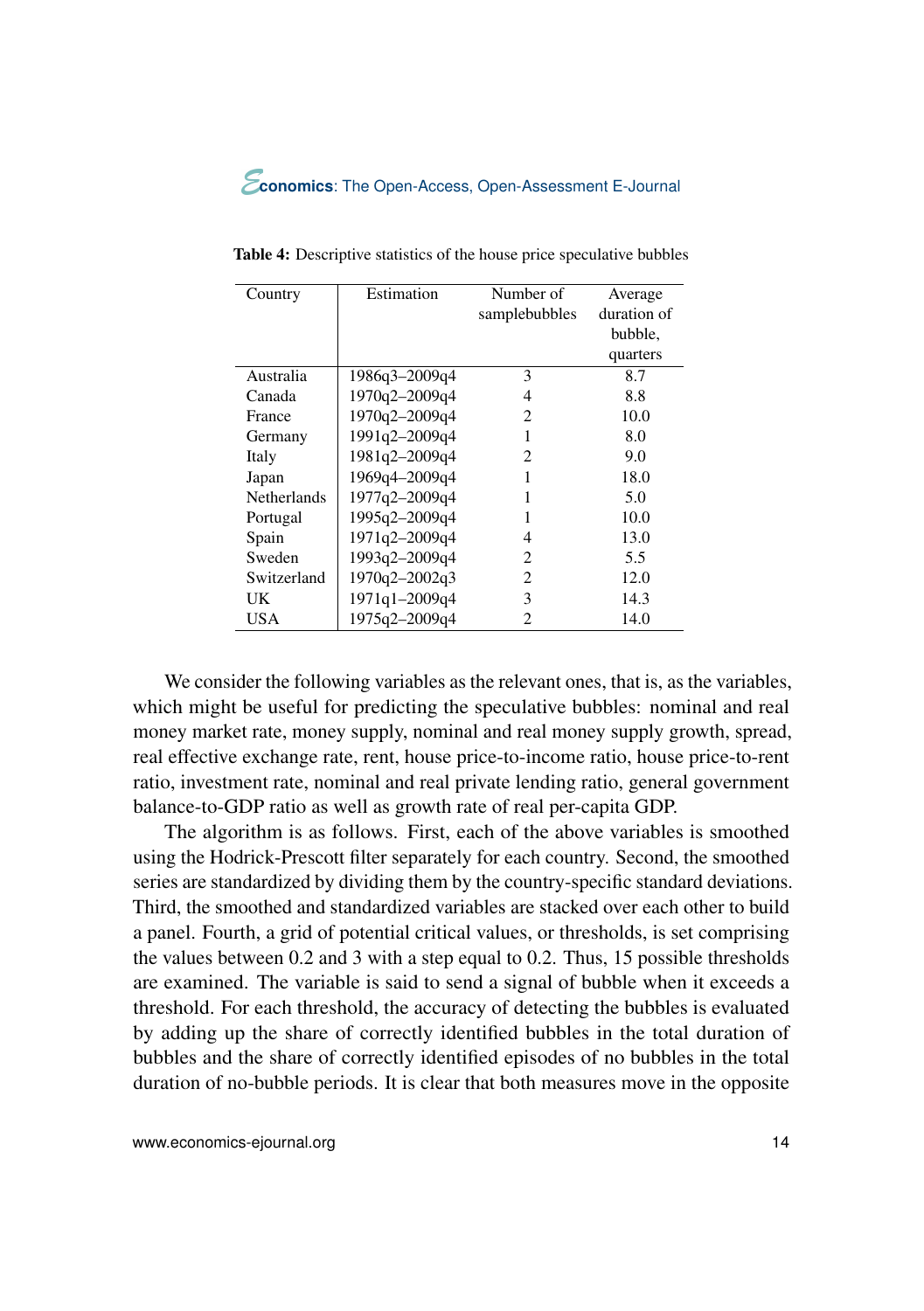directions. The higher the threshold the less bubble periods are identified, however, the less false alarms (signals of bubbles when no bubbles take place) are produced. Therefore, the maximum of this measure is attained when the balance between correctly identifying the bubbles and sending less false alarms is stroken. Formally, this accuracy coefficient can be defined as follows:

$$
Z_i^{\tau} = \frac{A}{A+C} + \frac{D}{B+D}
$$
 (4)

where  $\tau$  is the threshold ( $\tau = 0.2, 0.4, \ldots, 3$ ); *i* is the variable index; *A*, *B*, *C*, and *D* are defined in the following table:

|           | <b>Bubble</b> | No bubble |
|-----------|---------------|-----------|
| Signal    |               | в         |
| No signal |               | Ð         |

This measure is similar to the signal-to-noise ratio. We decided to add and not to divide the left and right terms, given that at high  $\tau$  values no false alarms are produced and hence  $D = 0$ .

From 15 different threshold values,  $\tau$ , the optimal value is selected such that  $Z_i^{\tau}$ is maximized over  $\tau$ . These optimal values together with the accuracy coefficient,  $Z_i^{\tau}$ , are reported in Table [5.](#page-16-0)

For this optimal threshold an individual signal series is produced for each variable. This signal series is equal to 1, when the smoothed and standardized variable exceeds the threshold, and to 0, elsewhere.

From the individual signal series a composite signal series is computed as a weighted average. The weights are the squared accuracy coefficients,  $(Z_i^{\tau})^2$ . They are squared in order to give even more weight to the variables that are more useful in predicting the speculative bubbles. The composite signal series is depicted in Figure [3](#page-15-0) as the continuous black line. The gray shaded areas represent the periods of speculative bubbles.

#### 3.2 Logit/Probit Approach

Logit/probit approach is an alternative technique of detecting and predicting the speculative bubbles. It allows determining the sign and significance of the influence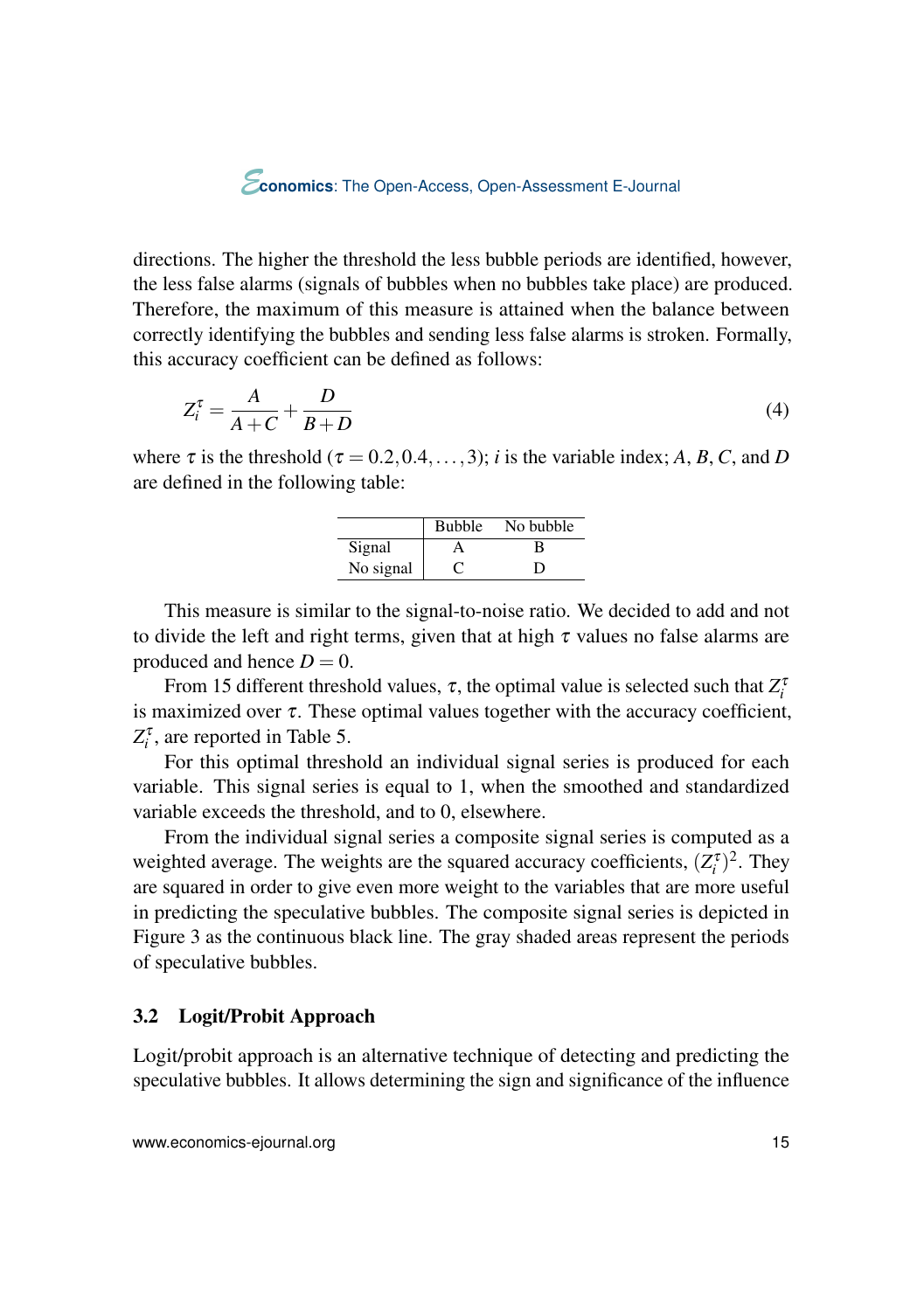<span id="page-15-0"></span>

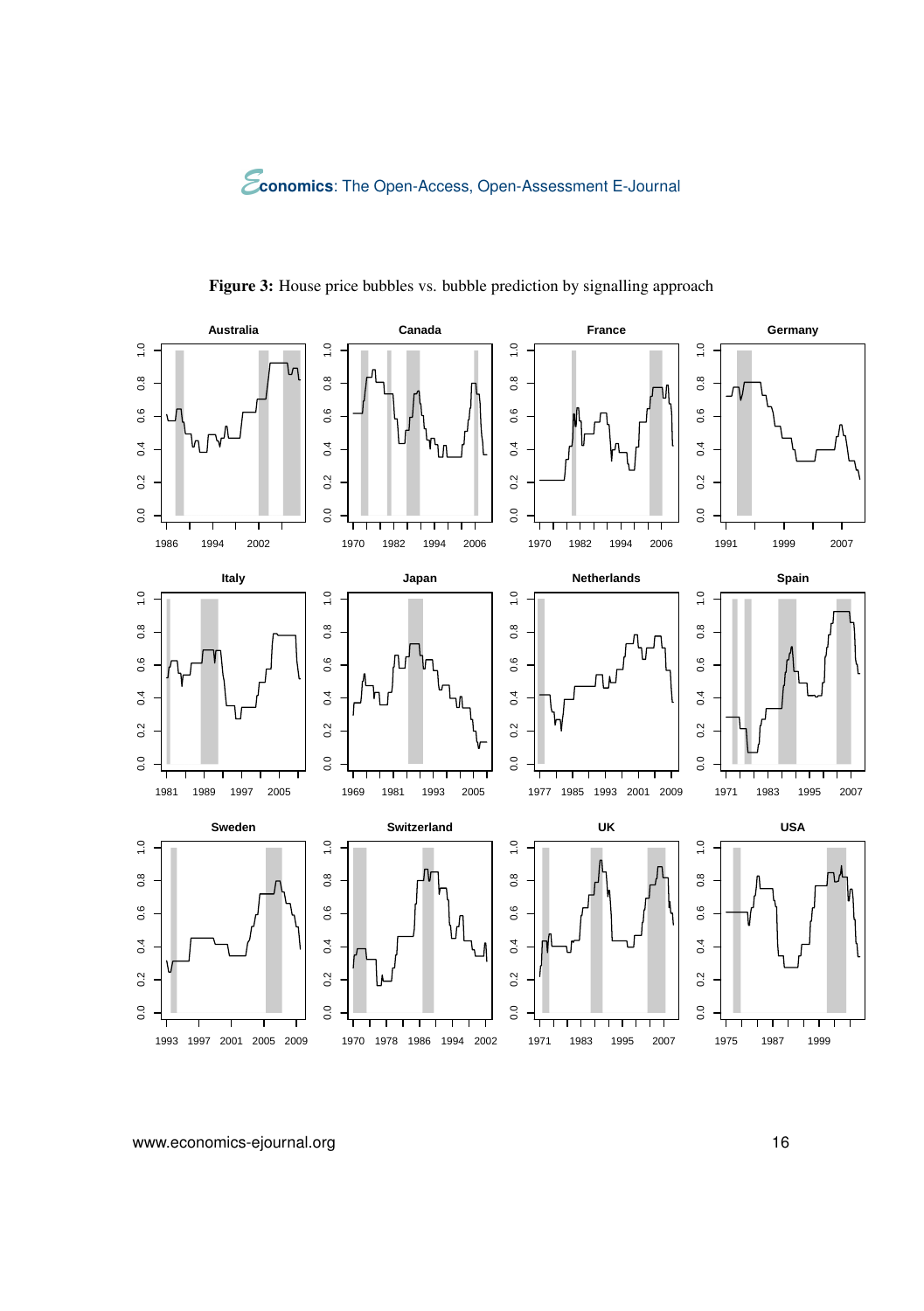<span id="page-16-0"></span>

| Variable                                | Optimal   | Accuracy    |
|-----------------------------------------|-----------|-------------|
|                                         | threshold | coefficient |
| Money market rate                       | 0.4       | 1.25        |
| Real effective exchange rate            | 1.0       | 1.38        |
| Rent                                    | 0.4       | 1.17        |
| House-price-to-income ratio             | 1.0       | 1.44        |
| House-price-to-rent ratio               | 1.0       | 1.48        |
| Investment-to-GDP ratio                 | 1.0       | 1.47        |
| Lending-to-GDP ratio                    | 1.0       | 1.23        |
| Spread                                  | 3.0       | 1.01        |
| Money supply                            | 0.2       | 1.12        |
| General government balance-to-GDP ratio | 1.4       | 1.02        |
| Real money market rate                  | 0.4       | 1.24        |
| Money supply growth                     | 0.8       | 1.48        |
| Real money supply growth                | 1.2       | 1.40        |
| Nominal lending growth                  | 0.6       | 1.39        |
| Real lending growth                     | 1.0       | 1.39        |
| Growth rate of real per-capita GDP      | 0.2       | 1.34        |

Table 5: Optimal thresholds for signalling approach

of each of the relevant variables in predicting the speculative bubbles. In general, these two — logit and probit — techniques can be formulated as:

$$
Pr(R_{it} = 1 | X_{it}) = F(X_{it}\beta + \varepsilon_{it})
$$
\n<sup>(5)</sup>

where  $R_{it}$  is a binary variable, which is equal to 1, if there is a bubble, and to 0, otherwise;  $Pr(\cdot)$  is the conditional probability of the speculative bubble; is the reference chronology of the speculative bubbles;  $X_{it}$  is the set of relevant variables listed in the section on the signalling approach plus the property tax rate;  $F(\cdot)$ is some cumulative probability function (logit or Gaussian one);  $\varepsilon_{it}$  disturbance term. The difference between the logit and probit models lies in the corresponding probability functions.

Here we apply the logit and probit approaches to the panel data. The fixed effects were accounted for by subtracting from all the variables, except for the dummy ones, their within-group means. Then, the pooled logit and probit estimation was applied to these demeaned data. Notice that the panel is unbalanced: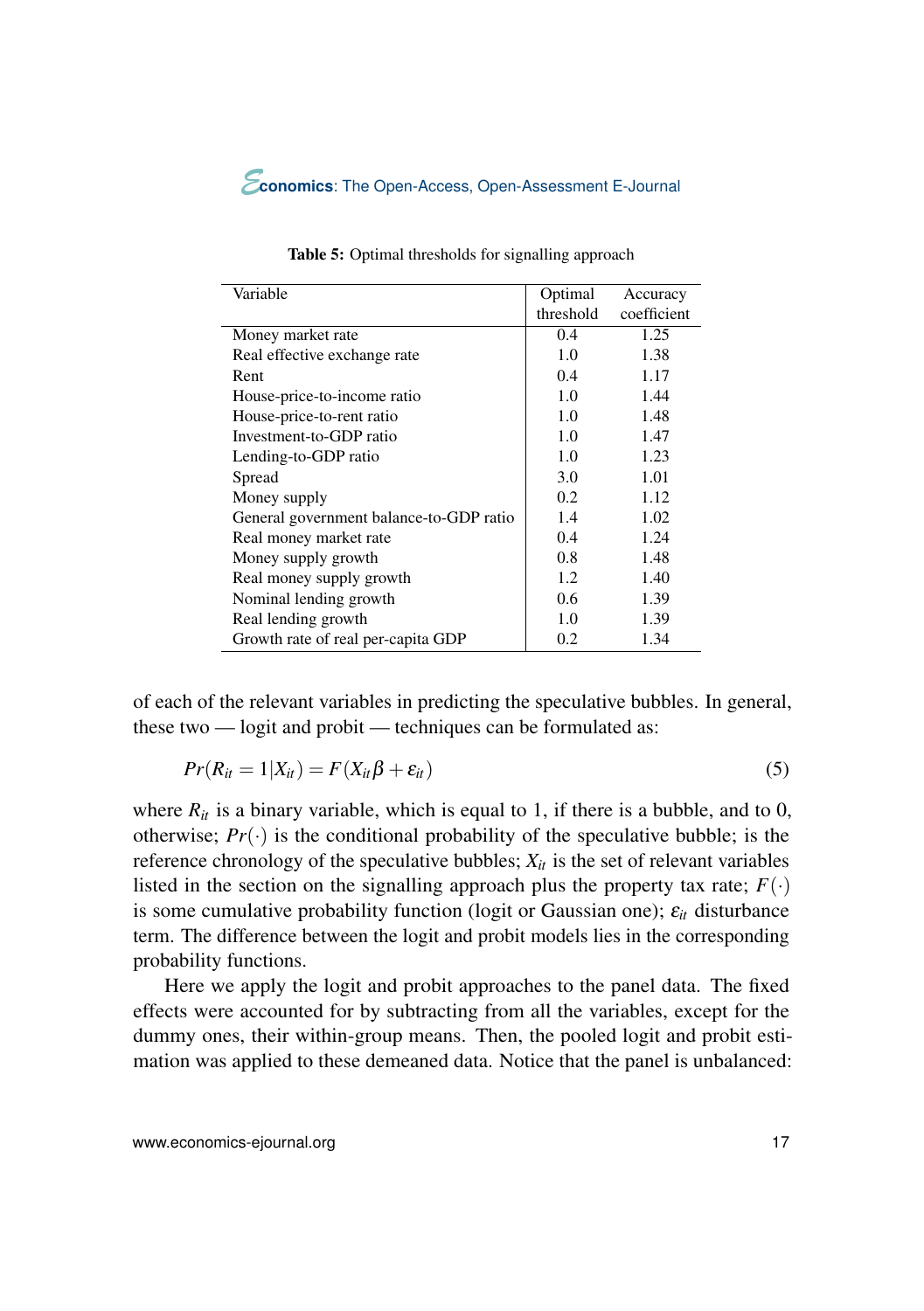

| Variable                                      |             | Logit      |                 |             | Probit     |            |
|-----------------------------------------------|-------------|------------|-----------------|-------------|------------|------------|
|                                               | Coefficient | Std. error | <i>p</i> -value | Coefficient | Std. error | $p$ -value |
| Constant                                      | $-2.343$    | 0.299      | 0.000           | $-1.386$    | 0.163      | 0.000      |
| Real effective exchange rate $t - 2$          | 0.071       | 0.015      | 0.000           | 0.040       | 0.008      | 0.000      |
| Investment rate                               | 0.190       | 0.071      | 0.008           | 0.118       | 0.039      | 0.003      |
| House price-rent index                        | 0.040       | 0.008      | 0.000           | 0.022       | 0.004      | 0.000      |
| Money supply growth                           | 0.202       | 0.076      | 0.008           | 0.112       | 0.041      | 0.006      |
| Money supply growth $t-1$                     | 0.234       | 0.067      | 0.001           | 0.138       | 0.037      | 0.000      |
| Real GDP per capita growth $t-1$              | 0.361       | 0.173      | 0.038           | 0.191       | 0.094      | 0.043      |
| Lending-to-GDP ratio $t-1$                    | 1.838       | 0.647      | 0.005           | 1.047       | 0.332      | 0.002      |
| $(Lending-to-GDP ratio)2$                     | $-0.216$    | 0.071      | 0.003           | $-0.122$    | 0.037      | 0.001      |
| Nominal lending growth                        | 0.120       | 0.067      | 0.076           | 0.066       | 0.035      | 0.057      |
| House price-to-income ratio growth            | 0.439       | 0.073      | 0.000           | 0.244       | 0.037      | 0.000      |
| House price-to-income ratio growth $t-1$      | 0.409       | 0.082      | 0.000           | 0.229       | 0.041      | 0.000      |
| House price-to-income ratio growth $t - 2$    | 0.298       | 0.083      | 0.000           | 0.157       | 0.040      | 0.000      |
| Prop. tax $\times$ govt. balance-to-GDP ratio | $-0.062$    | 0.017      | 0.000           | $-0.033$    | 0.009      | 0.000      |
| Mortgage market deregulation                  | $-0.665$    | 0.359      | 0.064           | $-0.309$    | 0.196      | 0.115      |
| McFadden $R^2$                                | 0.446       |            |                 | 0.452       |            |            |
| Akaike info criterion                         | 0.541       |            |                 | 0.536       |            |            |
| Schwarz criterion                             | 0.611       |            |                 | 0.606       |            |            |
| Hannan-Quinn criterion                        | 0.567       |            |                 | 0.563       |            |            |
| LR statistic                                  | 438.3       |            |                 | 443.4       |            |            |
| Total number of observations                  | 1061        |            |                 | 1061        |            |            |
| Observations with dependent variable $= 0$    | 876         |            |                 | 876         |            |            |
| Observations with dependent variable $= 1$    | 185         |            |                 | 185         |            |            |

Table 6: Estimation results of panel logit and probit models

the longest time series starting in 1970 are available for France and Switzerland, whereas Swedish data start only in 1993.

The estimation results of both models are reported in Table 6. Only the variables that are statistically significant at least at 10% level were retained. Most of them have positive signs. Three variables have negative signs, namely: 1) square of lending-to-GDP ratio, which reflects a non-linear relationship between this ratio and bubble (when lending ratio increases the speculative bubble is growing too, however, after certain threshold when too much lending takes place, the bubble begins to burst); 2) interaction between the property taxation and general government balance-to-GDP ratio, which means that a combination of high taxation of property and large budget surplus reduce the probability of a speculative bubble; and 3) mortgage market deregulation, which implies that easing of the mortgage market regulations decreases the probability of a speculative bubble. Notice also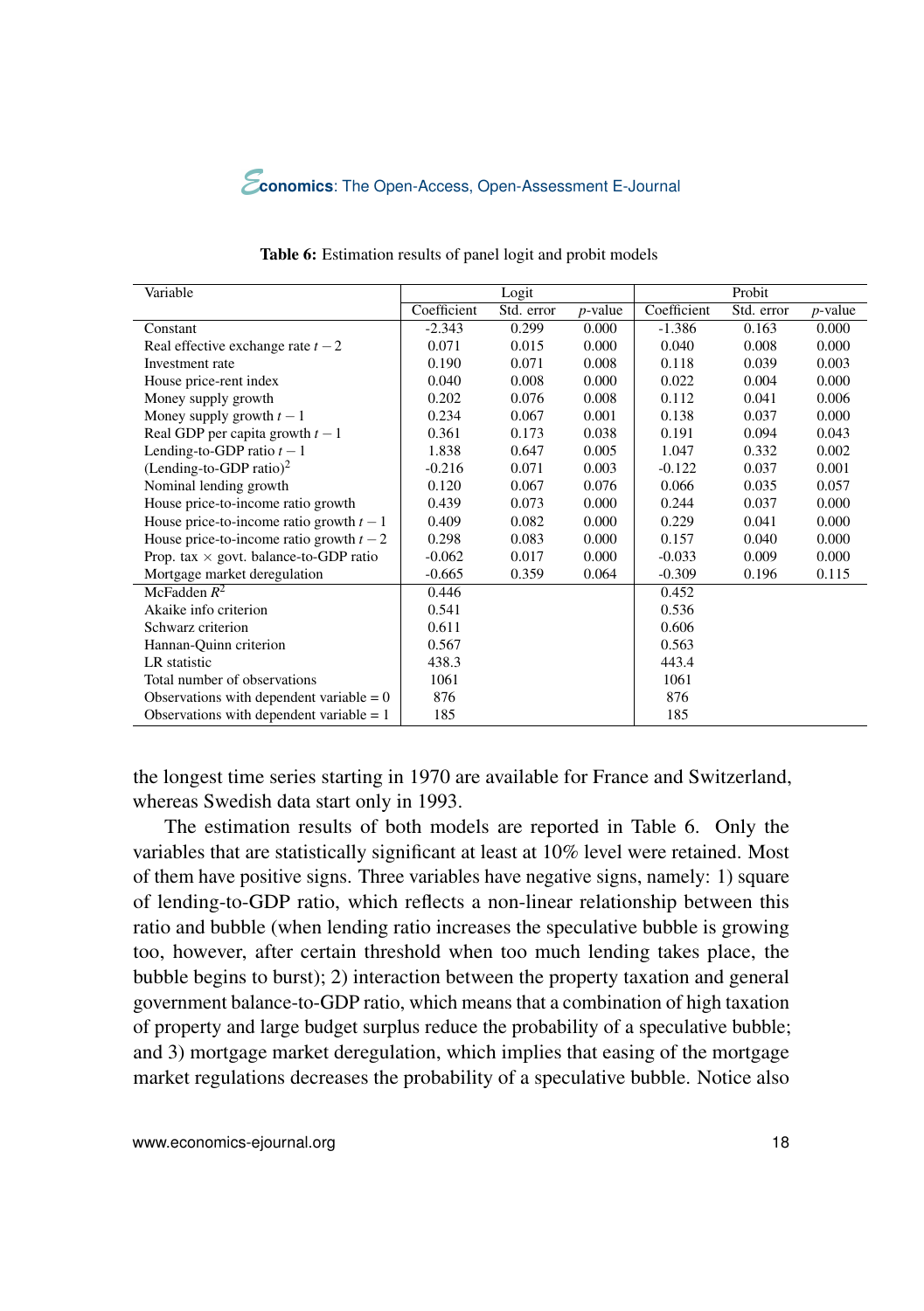<span id="page-18-0"></span>that some variables —real effective exchange rate, money supply growth, per-capita GDP growth, lending-to-GDP ratio, and house price-to-income ratio growth are taken with lags, which indicates that they can serve as leading indicators of speculative bubbles.

Figures [4](#page-19-0) and [5](#page-20-0) compare the model-derived probabilities of speculative bubbles based on the logit and probit models (continuous black line) to the binary reference chronology<sup>1</sup> (gray shaded areas). Both models produce very similar results and allow capturing the bubbles quite accurately. Moreover, the probit and logit as well as signalling method appear to be contemporaneous with the speculative bubble of house prices.

# 4 Evaluating the Accuracy of Predicting the Bubbles

The accuracy of the alternative prediction approaches presented above can be evaluated using the Quadratic Probability Score (QPS) measure, which is defined in [Diebold and Rudebusch](#page-23-0) [\(1989\)](#page-23-0) as follows:

$$
QPS = \frac{1}{T} \sum_{t=1}^{T} (R_{it} - P_{it}^j)^2
$$
\n(6)

where  $P_{it}^{j}$  is the *j*-th alternative model-derived probabilities of speculative bubbles (based on signalling approach as well as on logit and probit models). QPS varies between 0 and 1. The lower the QPS the more precise are the predictions of the speculative bubbles.

The QPS computed for all three models is reported in Table [7.](#page-21-0)

It can be seen that the signalling approach is much less accurate than the logit and probit ones. The latter two produce practically identical results in terms of the predictive power of the speculative bubbles. The forecasting accuracy of the logit and probit models is relatively high. This implies that they can be used as an early warning system in order to predict the future speculative bubbles in the housing markets.

<sup>&</sup>lt;sup>1</sup> Notice that in some cases (Italy, Japan, and the Netherlands) no speculative bubbles are shown. The reason is that in those cases due to the missing data the estimation sample starts after the last speculative bubble period is over.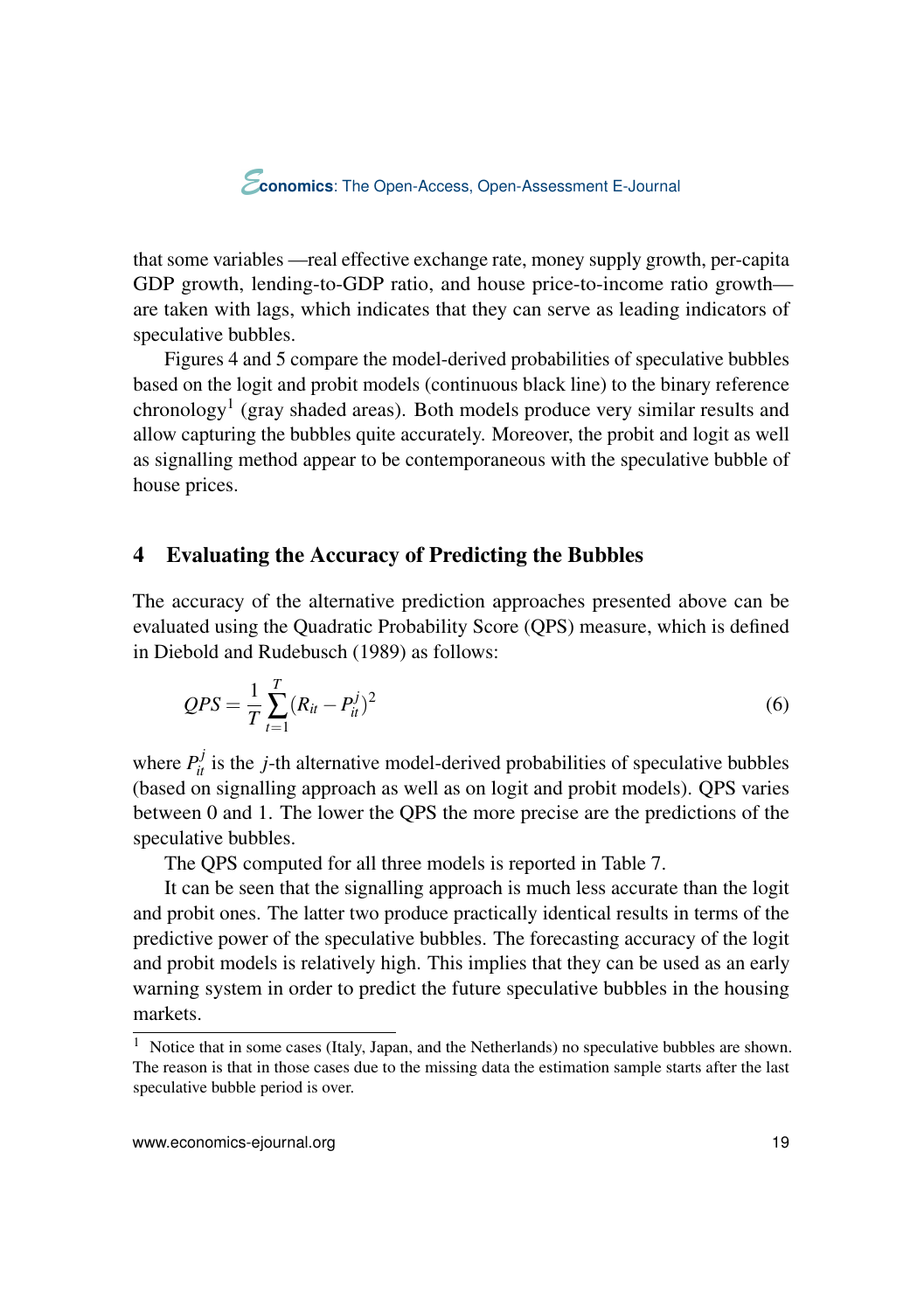<span id="page-19-0"></span>

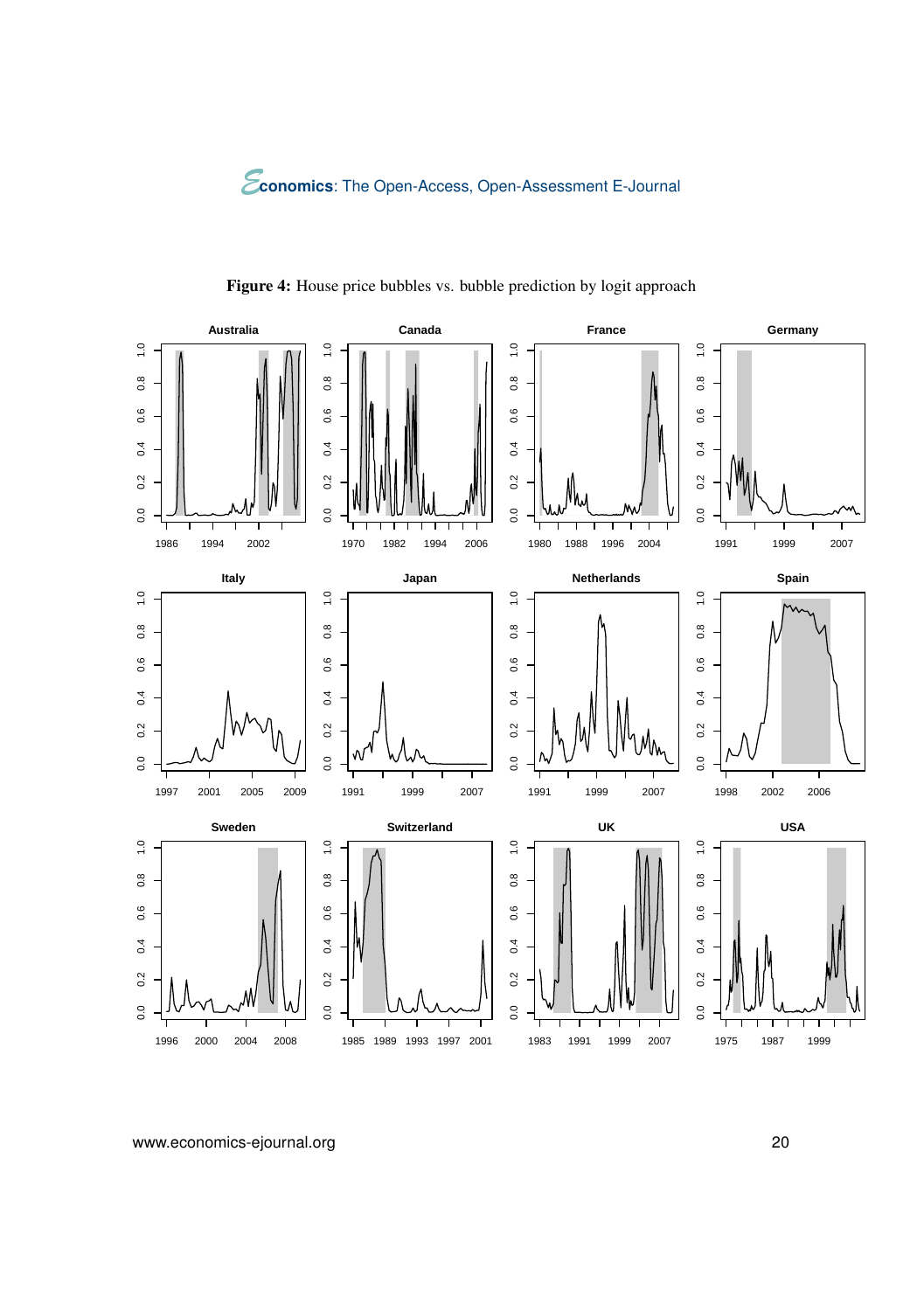<span id="page-20-0"></span>

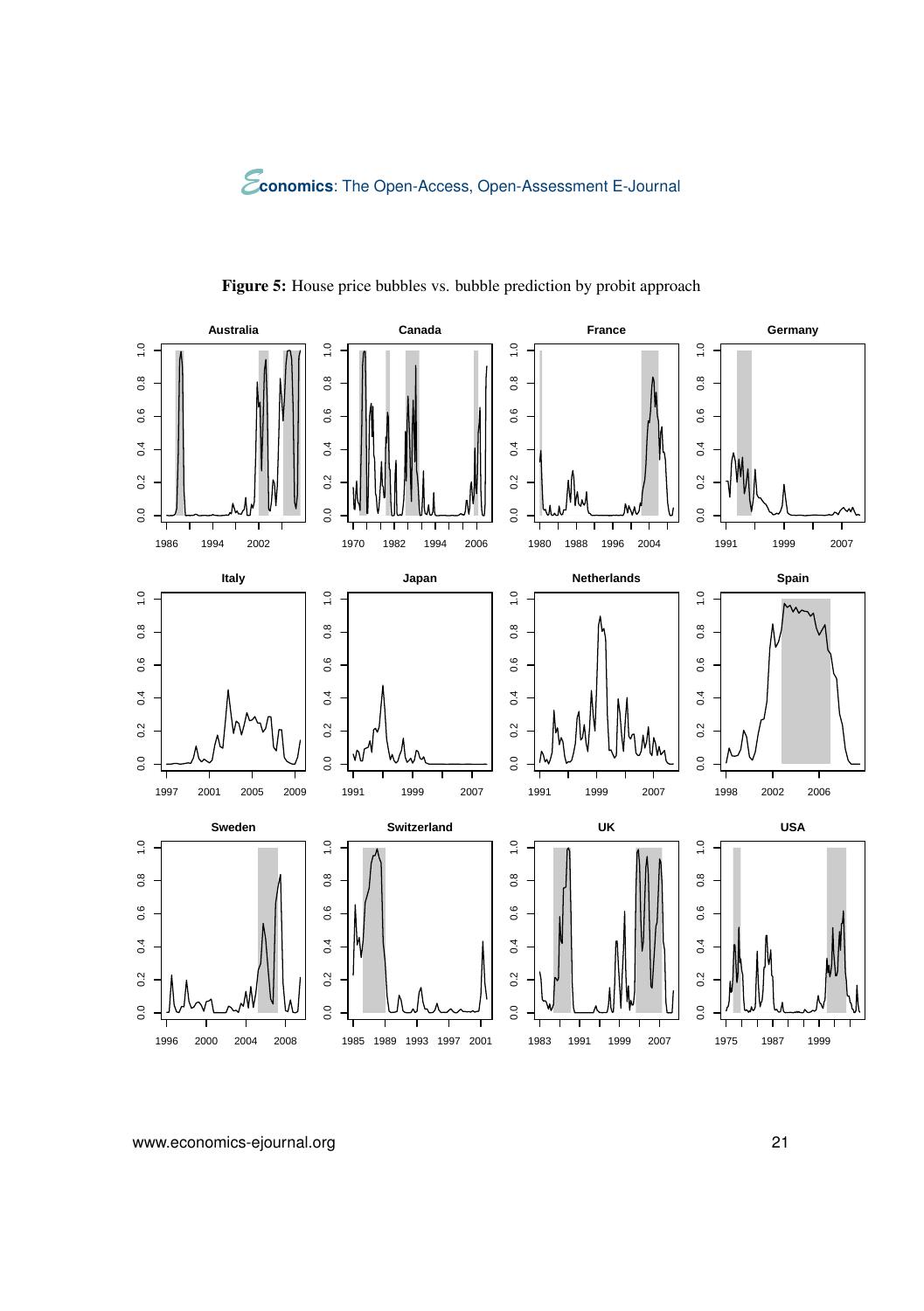| Model      | OPS   |
|------------|-------|
| Signalling | 0.278 |
| Logit      | 0.074 |
| Probit     | 0.075 |

<span id="page-21-0"></span>Table 7: Prediction accuracy of the alternative models

## 5 Conclusion

In this paper, we constructed the country-specific chronology of the house price bubbles for 12 OECD countries. These chronologies were obtained using a combination of a fundamental and filter approaches. The resulting speculative bubble chronology is the one that provides the highest concordance between these two techniques.

In addition, we suggested an early warning system based on three alternative approaches: signalling approach, logit and probit models. The predictive accuracy of these three approaches was tested against the speculative bubble chronologies we determined in the first step. It was shown that the latter two models allow much more accurate predictions of the house price bubbles than the signalling approach. The prediction accuracy of the logit and probit models is high enough to make them useful in forecasting the future speculative bubbles in housing market.

Thus, our method can be considered as an important tool to be used by the policymakers in their attempts to timely detect the house price bubbles and attenuate their devastating effects on the domestic and world economy.

Acknowledgements Financial support from the German Ministry of Finance is gratefully acknowledged.

## References

Adrian, T., and Shin, H. (2008). Liquidity, monetary policy, and financial cycles. *Current Issues in Economics and Finance*, 14(1). URL [http://econpapers.repec.](http://econpapers.repec.org/article/fipfednci/y_3a2008_3ai_3ajan_3an_3av.14no.1.htm) [org/article/fipfednci/y\\_3a2008\\_3ai\\_3ajan\\_3an\\_3av.14no.1.htm.](http://econpapers.repec.org/article/fipfednci/y_3a2008_3ai_3ajan_3an_3av.14no.1.htm)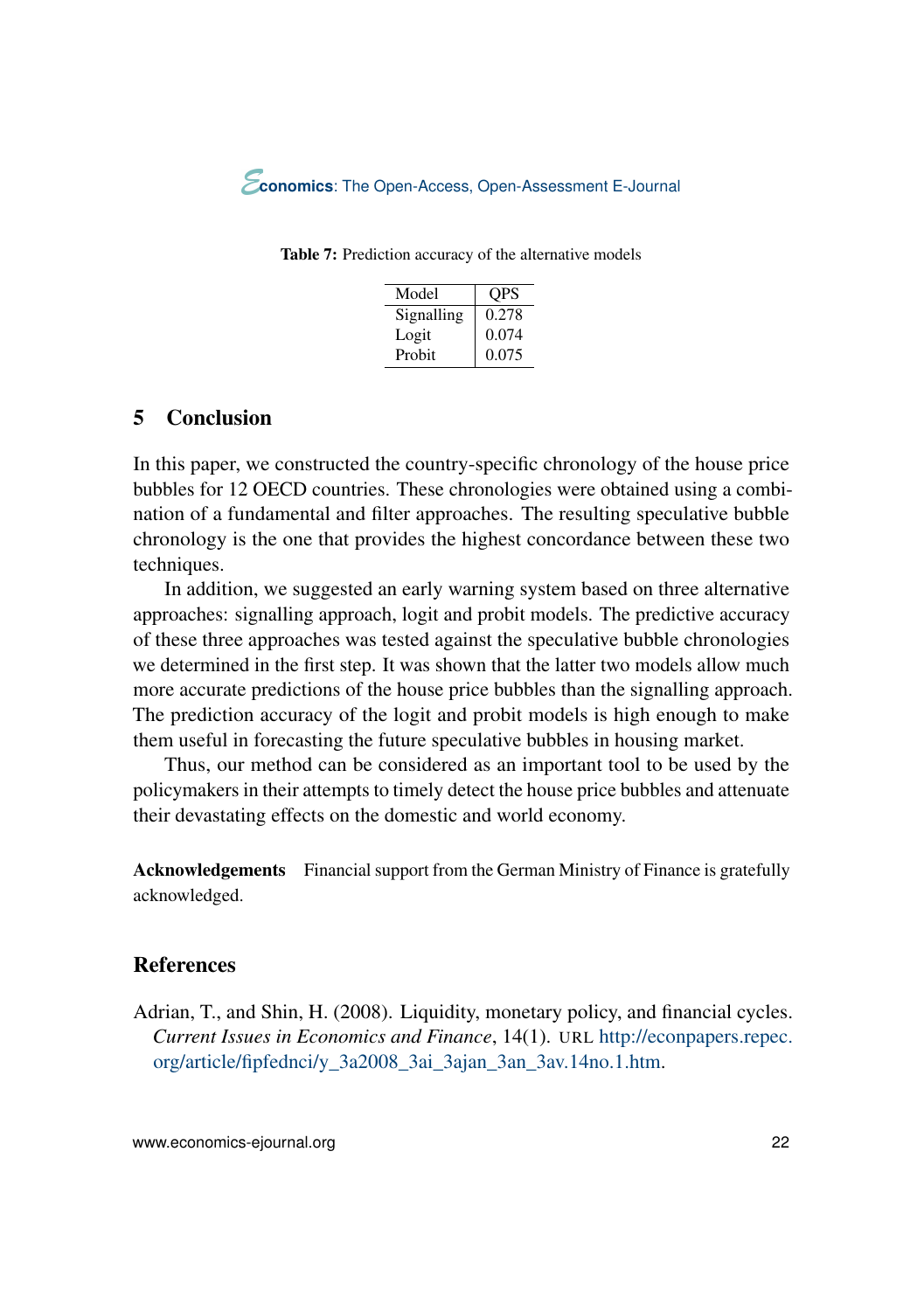- <span id="page-22-0"></span>Agnello, L., and Schuknecht, L. (2011). Booms and busts in housing markets: Determinants and implications. *Journal of Housing Economics*, 20(3): 171–190. URL [http://ideas.repec.org/a/eee/jhouse/v20y2011i3p171-190.html.](http://ideas.repec.org/a/eee/jhouse/v20y2011i3p171-190.html)
- Aizenman, J., and Jinjarak, Y. (2009). Current account patterns and national real estate markets. *Journal of Urban Economics*, 66(2): 75–89. URL [http:](http://ideas.repec.org/a/eee/juecon/v66y2009i2p75-89.html) [//ideas.repec.org/a/eee/juecon/v66y2009i2p75-89.html.](http://ideas.repec.org/a/eee/juecon/v66y2009i2p75-89.html)
- Alessi, L., and Detken, C. (2011). Quasi real time early warning indicators for costly asset price boom/bust cycles: A role for global liquidity. *European Journal of Political Economy*, 27(3): 520–533. URL [http://ideas.repec.org/a/eee/](http://ideas.repec.org/a/eee/poleco/v27y2011i3p520-533.html) [poleco/v27y2011i3p520-533.html.](http://ideas.repec.org/a/eee/poleco/v27y2011i3p520-533.html)
- Almeida, H., Campello, M., and Liu, C. (2006). The financial accelerator: Evidence from the international housing markets. *Review of Finance*, 10(3): 321–352. URL [http://ideas.repec.org/a/oup/revfin/v10y2006i3p321-352.html.](http://ideas.repec.org/a/oup/revfin/v10y2006i3p321-352.html)
- Aoki, K., Proudman, J., and Vlieghe, G. (2004). House prices, consumption, and monetary policy: A financial accelerator approach. *Journal of Financial Intermediation*, 13(4): 414–435. URL [http://ideas.repec.org/a/eee/jfinin/](http://ideas.repec.org/a/eee/jfinin/v13y2004i4p414-435.html) [v13y2004i4p414-435.html.](http://ideas.repec.org/a/eee/jfinin/v13y2004i4p414-435.html)
- Bernanke, B., Gertler, M., and Gilchrist, S. (1999). The financial accelerator in a quantitative business cycle framework. In J. B. Taylor, and M. Woodford (Eds.), *Handbook of Macroeconomics*, volume 1, chapter 21, pages 1341–1393. Elsevier. URL [http://ideas.repec.org/h/eee/macchp/1-21.html.](http://ideas.repec.org/h/eee/macchp/1-21.html)
- Borio, C., and Lowe, P. (2002). Asset prices, financial and monetary stability: Exploring the nexus. BIS Working Paper 114, Bank for International Settlements, Basel, Switzerland. URL [http://ideas.repec.org/p/bis/biswps/114.html.](http://ideas.repec.org/p/bis/biswps/114.html)
- Calza, A., Monacelli, T., and Stracca, L. (2009). Housing finance and monetary policy. ECB Working Paper 1069, European Central Bank, Frankfurt. URL [http://ideas.repec.org/p/ecb/ecbwps/20091069.html.](http://ideas.repec.org/p/ecb/ecbwps/20091069.html)
- Carroll, C., Otsuka, M., and Slačálek, J. (2006). How large is the housing wealth effect? A new approach. NBER Working Paper 12746, National Bureau of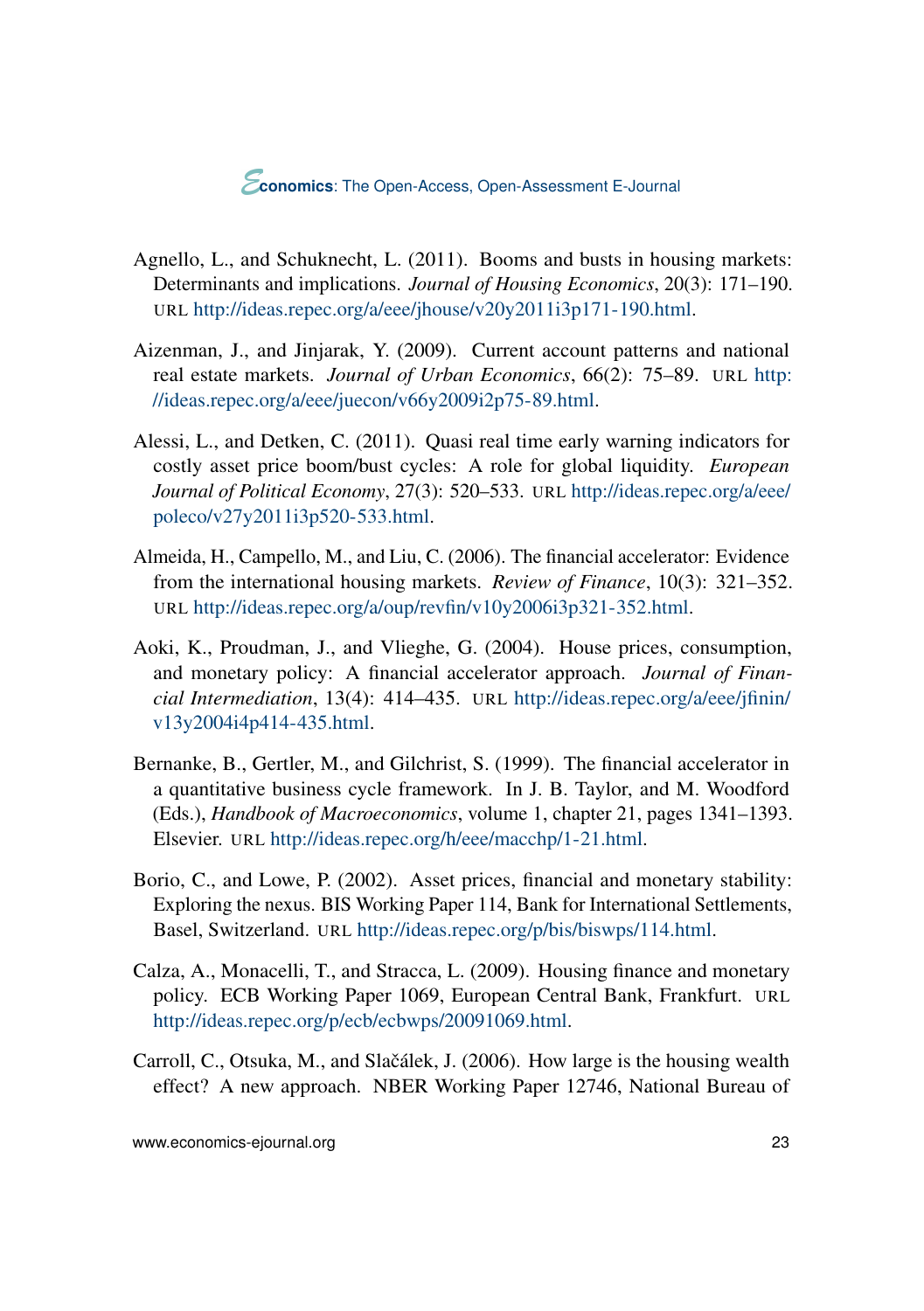<span id="page-23-0"></span>Economic Research, Cambridge, MA. URL [http://ideas.repec.org/p/nbr/nberwo/](http://ideas.repec.org/p/nbr/nberwo/12746.html) [12746.html.](http://ideas.repec.org/p/nbr/nberwo/12746.html)

- Case, K., Quigley, J., and Shiller, R. (2005). Comparing wealth effects: The stock market versus the housing market. *The B.E. Journal of Macroeconomics*, (1). URL [http://ideas.repec.org/a/bpj/bejmac/vadvances.5y2005i1n1.html.](http://ideas.repec.org/a/bpj/bejmac/vadvances.5y2005i1n1.html)
- Catte, P., Girouard, N., Price, R., and André, C. (2004). Hoursing markets, wealth and the business cycle. OECD Economics Department Working Paper 394, OECD, Paris. URL [http://econpapers.repec.org/paper/oececoaaa/394-en.htm.](http://econpapers.repec.org/paper/oececoaaa/394-en.htm)
- Congdon, T. (2005). Money and asset prices in boom and bust. IEA Hobart Paper 153, Institute of Economic Affairs, London. URL [http://papers.ssrn.com/sol3/](http://papers.ssrn.com/sol3/papers.cfm?abstract_id=839866) [papers.cfm?abstract\\_id=839866.](http://papers.ssrn.com/sol3/papers.cfm?abstract_id=839866)
- Detken, C., Gerdesmeier, D., and Roffia, B. (2010). Interlinks between money, credit and asset prices and their implications for consumer price in ation: Recent empirical work. In L. D. Papademos, and J. Stark (Eds.), *Enhancing Monetary Analysis*, pages 307–327. European Central Bank, Frankfurt.
- Diebold, F., and Rudebusch, G. (1989). Scoring the leading indicators. *Journal of Business*, 62(3): 369–391. URL [http://ideas.repec.org/a/ucp/jnlbus/](http://ideas.repec.org/a/ucp/jnlbus/v62y1989i3p369-91.html) [v62y1989i3p369-91.html.](http://ideas.repec.org/a/ucp/jnlbus/v62y1989i3p369-91.html)
- Dreger, C., and Reimers, H.-E. (2009). The role of asset markets for private consumption: Evidence from paneleconometric models. Discussion Paper of DIW Berlin 872, DIW, Berlin. URL [http://ideas.repec.org/p/diw/diwwpp/dp872.](http://ideas.repec.org/p/diw/diwwpp/dp872.html) [html.](http://ideas.repec.org/p/diw/diwwpp/dp872.html)
- Dreger, C., and Wolters, J. (2009). M3 velocity and asset prices in the euro area. *Empirica*, 36: 51–63. URL [http://ideas.repec.org/a/kap/empiri/v36y2009i1p51-63.](http://ideas.repec.org/a/kap/empiri/v36y2009i1p51-63.html) [html.](http://ideas.repec.org/a/kap/empiri/v36y2009i1p51-63.html)
- ECB (2009). Housing finance in the Euro Area. Structual issues report, European Central Bank, Frankfurt. URL [http://ideas.repec.org/p/ecb/ecbops/20090101.](http://ideas.repec.org/p/ecb/ecbops/20090101.html) [html.](http://ideas.repec.org/p/ecb/ecbops/20090101.html)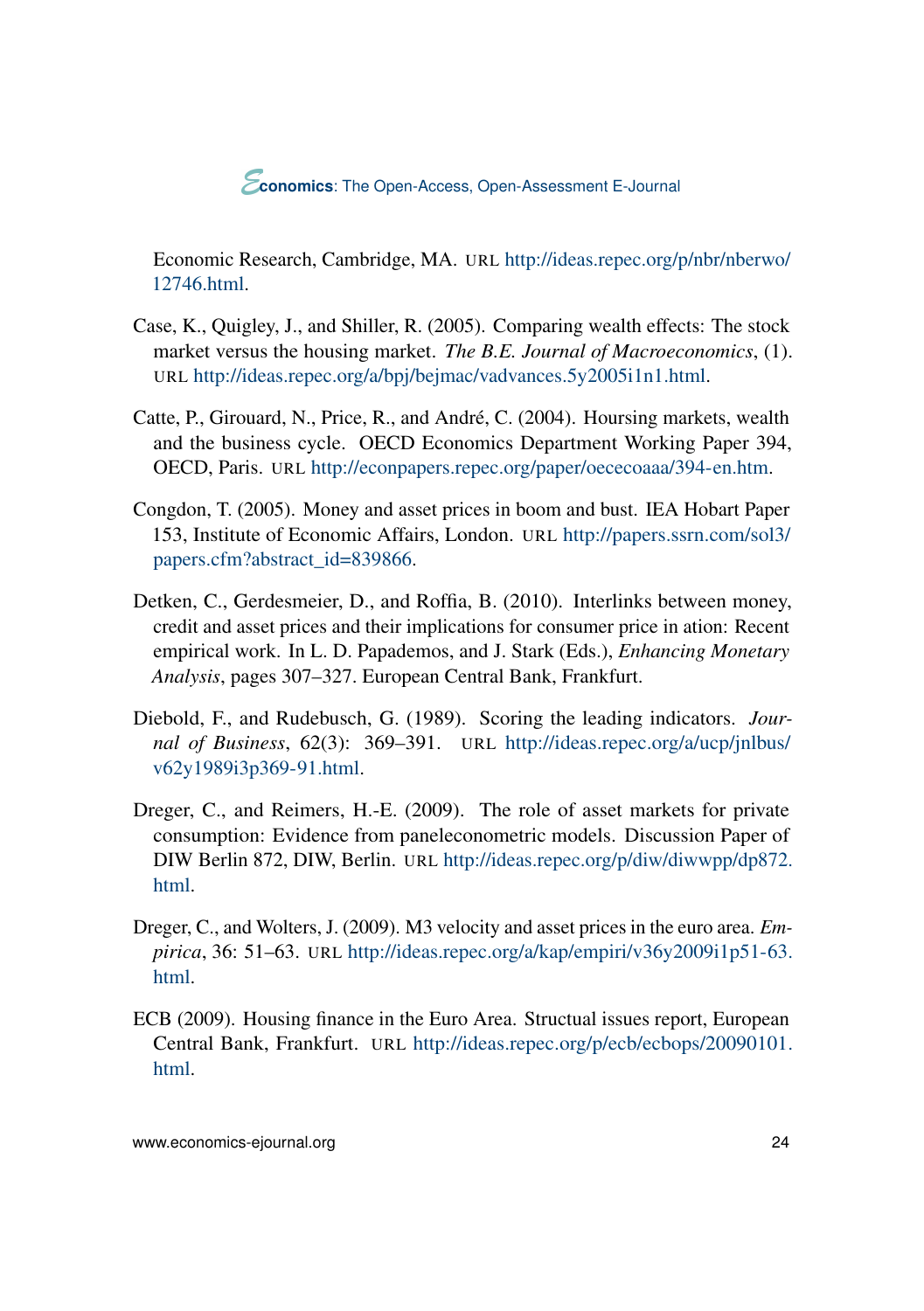- <span id="page-24-0"></span>Goodhart, C., and Hofmann, B. (2008). House prices, money, credit and the macroeconomy. *Oxford Review of Economic Policy*, 24: 180–205. URL [http://econpapers.repec.org/article/oupoxford/v\\_3a24\\_3ay\\_3a2008\\_3ai\\_](http://econpapers.repec.org/article/oupoxford/v_3a24_3ay_3a2008_3ai_3a1_3ap_3a180-205.htm) [3a1\\_3ap\\_3a180-205.htm.](http://econpapers.repec.org/article/oupoxford/v_3a24_3ay_3a2008_3ai_3a1_3ap_3a180-205.htm)
- Holly, S., Pesaran, H., and Yamagata, T. (2011). Spatial and temporal diffusion of house prices in the UK. *Journal of Urban Economics*, 69: 2–23. URL [http://ideas.repec.org/a/eee/juecon/v69y2011i1p2-23.html.](http://ideas.repec.org/a/eee/juecon/v69y2011i1p2-23.html)
- Iacoviello, M. (2005). House prices, borrowing constraints, and monetary policy in the business cycle. *American Economic Review*, 95(3): 739–764. URL [http://ideas.repec.org/a/aea/aecrev/v95y2005i3p739-764.html.](http://ideas.repec.org/a/aea/aecrev/v95y2005i3p739-764.html)
- Iacoviello, M., and Neri, S. (2010). Housing market spillovers: Evidence from an estimated DSGE model. *American Economic Journal: Macroeconomics*, 2(2): 125–164. URL [http://ideas.repec.org/a/aea/aejmac/v2y2010i2p125-64.html.](http://ideas.repec.org/a/aea/aejmac/v2y2010i2p125-64.html)
- IMF (2008). *The changing housing cycle and the implications for monetary policy*. International Monetary Fund, Washington, D.C. URL [http://www.imf.](http://www.imf.org/external/pubs/ft/weo/2008/01/) [org/external/pubs/ft/weo/2008/01/.](http://www.imf.org/external/pubs/ft/weo/2008/01/)
- Kholodilin, K., Menz, J.-O., and Siliverstovs, B. (2010). What drives housing prices down? Evidence from an international panel. *Jahrbücher für Nationalökonomie und Statistik*, 230(1): 59–76. URL [http://ideas.repec.org/a/jns/jbstat/](http://ideas.repec.org/a/jns/jbstat/v230y2010i1p59-76.html) [v230y2010i1p59-76.html.](http://ideas.repec.org/a/jns/jbstat/v230y2010i1p59-76.html)
- Ludwig, A., and Sløk, T. (2004). The relationship between stock prices, house prices and consumption in OECD countries. *The B.E. Journal of Macroeconomics*, (1). URL [http://ideas.repec.org/a/bpj/bejmac/vtopics.4y2004i1n4.html.](http://ideas.repec.org/a/bpj/bejmac/vtopics.4y2004i1n4.html)
- Mendoza, E., and Terrones, M. (2012). An anatomy of credit booms and their demise. *Journal Economía Chilena*, 15(2): 4–32. URL [http://www.nber.org/](http://www.nber.org/papers/w18379) [papers/w18379.](http://www.nber.org/papers/w18379)
- Muellbauer, J. (2008). Housing, credit and consumer expenditure. CEPR Discussion Paper 6782, Centre for Economic Policy Research, London. URL [http://ideas.repec.org/p/cpr/ceprdp/6782.html.](http://ideas.repec.org/p/cpr/ceprdp/6782.html)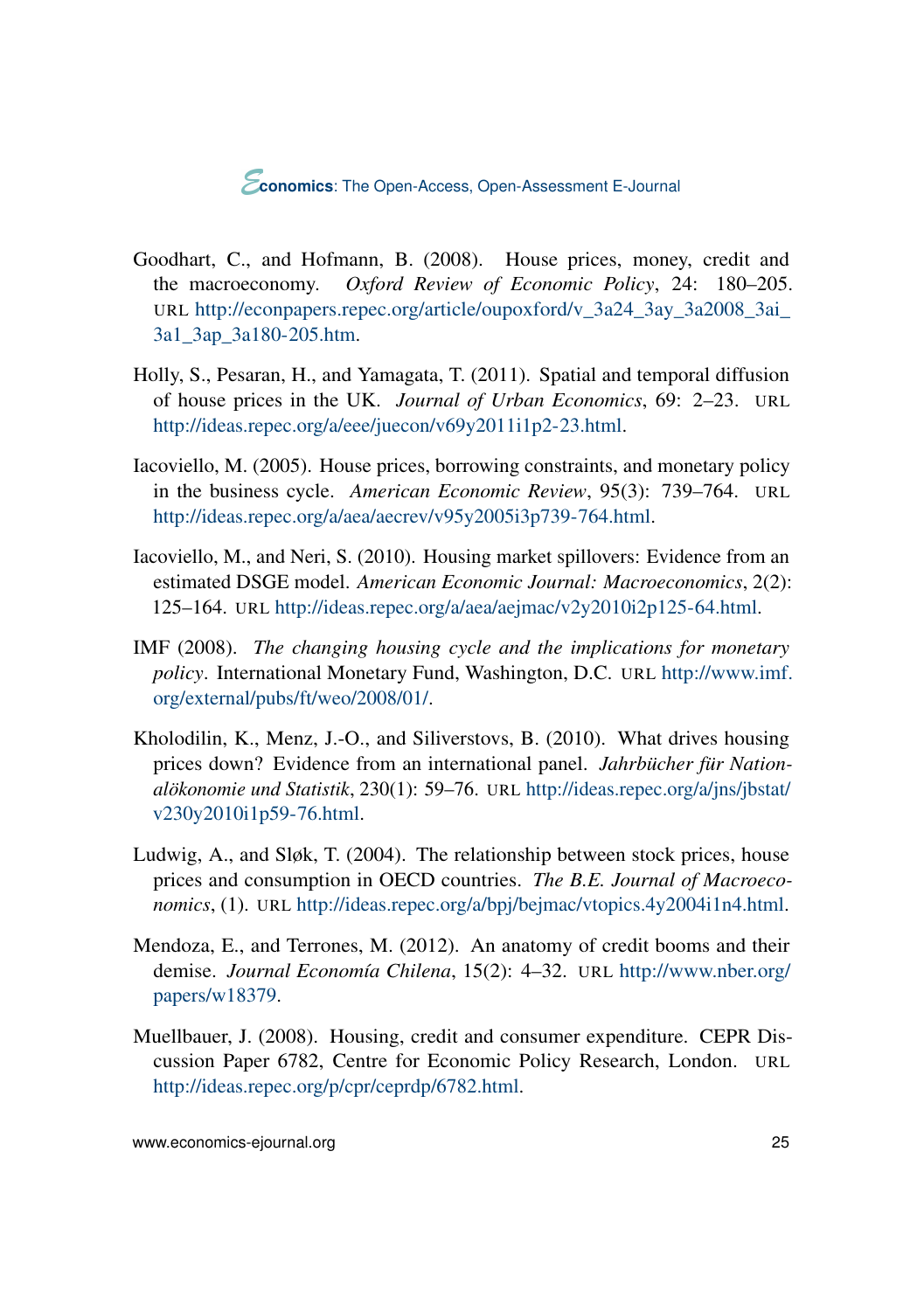- <span id="page-25-0"></span>Muellbauer, J., and Murphy, A. (2008). Housing markets and the economy: The assessment. *Oxford Review of Economic Policy*, 24(1): 1–33. URL [http:](http://ideas.repec.org/a/oup/oxford/v24y2008i1p1-33.html) [//ideas.repec.org/a/oup/oxford/v24y2008i1p1-33.html.](http://ideas.repec.org/a/oup/oxford/v24y2008i1p1-33.html)
- Poterba, J. (2000). Stock market wealth and consumption. *Journal of Economic Perspectives*, 14(2): 99–118. URL [http://ideas.repec.org/a/aea/jecper/](http://ideas.repec.org/a/aea/jecper/v14y2000i2p99-118.html) [v14y2000i2p99-118.html.](http://ideas.repec.org/a/aea/jecper/v14y2000i2p99-118.html)
- Setzer, P., R. van den Nord, and Wolff, G. (2011). Heterogeneity in money holdings across euro area countries: The role of housing. *European Journal of Political Economy*, 27(4): 764–780. URL [http://ideas.repec.org/a/eee/poleco/](http://ideas.repec.org/a/eee/poleco/v27y2011i4p764-780.html) [v27y2011i4p764-780.html.](http://ideas.repec.org/a/eee/poleco/v27y2011i4p764-780.html)
- Tsatsaronis, K., and Zhu, H. (2004). What drives housing price dynamics: Crosscountry evidence. *BIS Quarterly Review*, 2004(March): 65–78. URL [http:](http://ideas.repec.org/a/bis/bisqtr/0403f.html) [//ideas.repec.org/a/bis/bisqtr/0403f.html.](http://ideas.repec.org/a/bis/bisqtr/0403f.html)
- van den Nord, P. (2005). Tax incentives and house price volatility in teh Euro Area: Theory and evidence. *Economie Internationale*, (1Q): 29–45. URL [http://ideas.repec.org/a/cii/cepiei/2005-1qb.html.](http://ideas.repec.org/a/cii/cepiei/2005-1qb.html)
- Yucel, E. (2011). A review and bibliography of early warning models. MPRA Paper 32893, University Library of Munich, Germany. URL [http://ideas.repec.](http://ideas.repec.org/p/pra/mprapa/32893.html) [org/p/pra/mprapa/32893.html.](http://ideas.repec.org/p/pra/mprapa/32893.html)